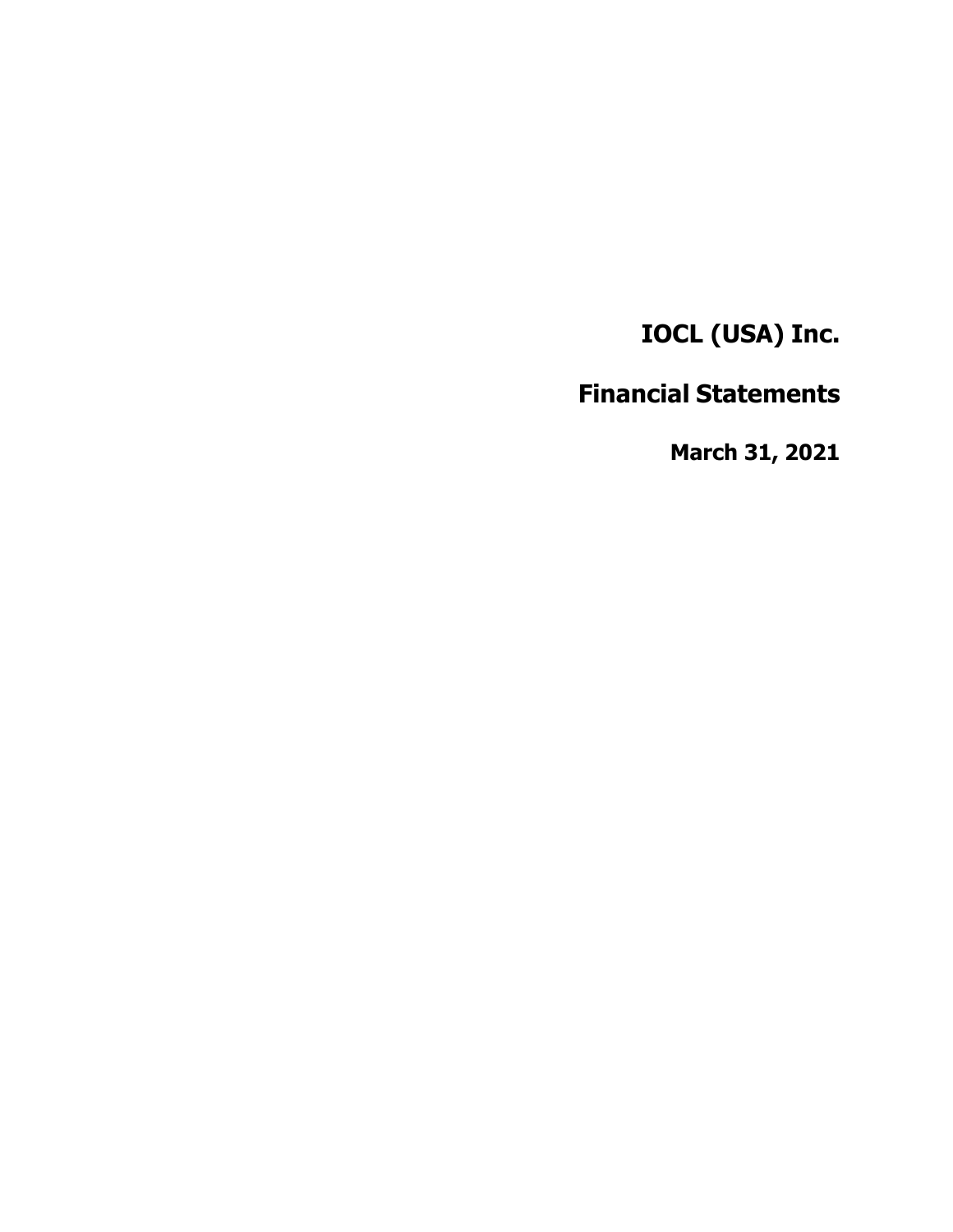## IOCL (USA) Inc.

## March 31, 2021

## Table of Contents

## $Page(s)$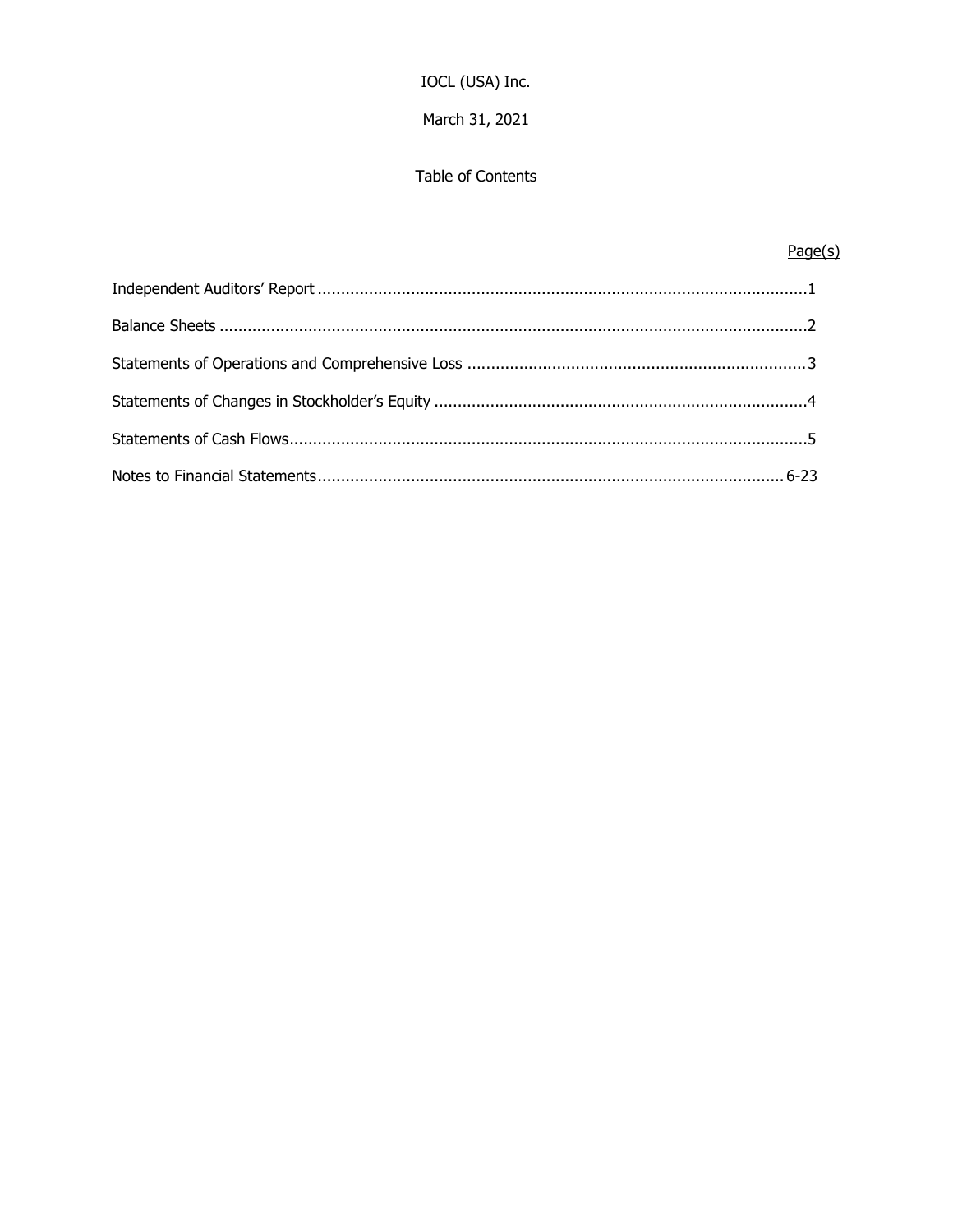

CPAs & Professional Advisors 5847 San Felipe St., Suite 2600 Houston, Texas 77057-3000 Main: (713) 860-1400 Fax: (713) 355-3909 www.pkftexas.com

#### **Independent Auditors' Report**

To the Board of Directors and Stockholder of IOCL (USA) Inc.

We have audited the accompanying financial statements of IOCL (USA) Inc. (a Texas corporation), which comprise the balance sheets as of March 31, 2021 and 2020, and the related statements of operations and comprehensive loss, changes in stockholder's equity, and cash flows for the years then ended, and the related notes to financial statements.

#### **Management's Responsibility for the Financial Statements**

Management is responsible for the preparation and fair presentation of these financial statements in accordance with U.S. generally accepted accounting principles; this includes the design, implementation, and maintenance of internal control relevant to the preparation and fair presentation of financial statements that are free from material misstatement, whether due to fraud or error.

#### **Auditors' Responsibility**

Our responsibility is to express an opinion on these financial statements based on our audits. We conducted our audits in accordance with U.S. generally accepted auditing standards. Those standards require that we plan and perform the audits to obtain reasonable assurance about whether the financial statements are free from material misstatement.

An audit involves performing procedures to obtain audit evidence about the amounts and disclosures in the financial statements. The procedures selected depend on the auditors' judgment, including the assessment of the risks of material misstatement of the financial statements, whether due to fraud or error. In making those risk assessments, the auditor considers internal control relevant to the entity's preparation and fair presentation of the financial statements in order to design audit procedures that are appropriate in the circumstances, but not for the purpose of expressing an opinion on the effectiveness of the entity's internal control. Accordingly, we express no such opinion. An audit also includes evaluating the appropriateness of accounting policies used and the reasonableness of significant accounting estimates made by management, as well as evaluating the overall presentation of the financial statements.

We believe that the audit evidence we have obtained is sufficient and appropriate to provide a basis for our audit opinion.

#### **Opinion**

In our opinion, the financial statements referred to above present fairly, in all material respects, the financial position of IOCL (USA) Inc. as of March 31, 2021 and 2020, and the results of its operations and its cash flows for the years then ended in accordance with U.S generally accepted accounting principles.

Pannell Kerr Forster & Texas, P.C.

April 19, 2021



Member of PKF International Limited, a network of legally independent firms.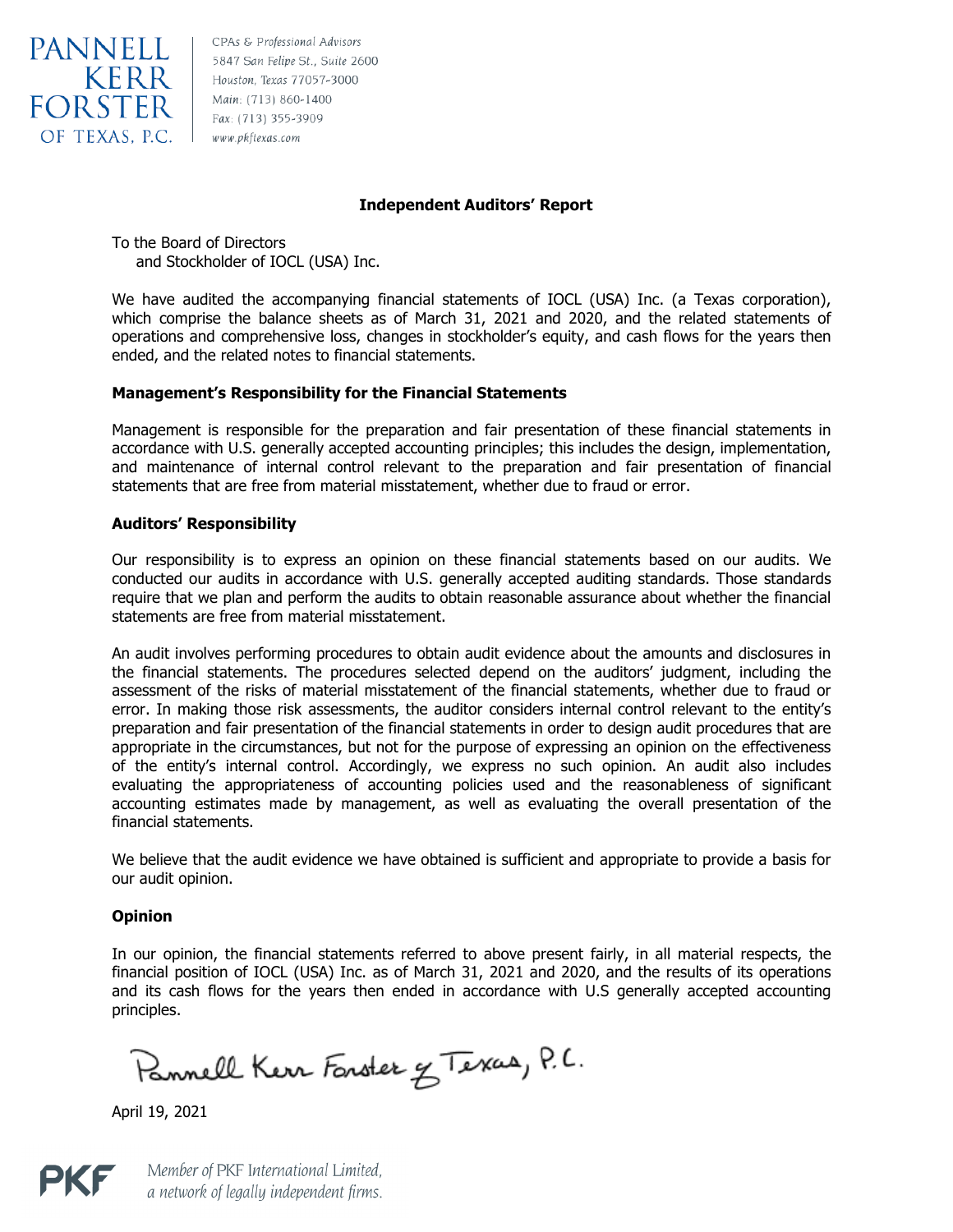# **IOCL (USA) Inc. Balance Sheets**

|                                                                                                                                                   |                | as of March 31, |    |              |
|---------------------------------------------------------------------------------------------------------------------------------------------------|----------------|-----------------|----|--------------|
|                                                                                                                                                   | <b>Note</b>    | 2021            |    | 2020         |
| <b>Assets</b>                                                                                                                                     |                |                 |    |              |
| <b>Current assets</b>                                                                                                                             |                |                 |    |              |
| Cash and cash equivalents                                                                                                                         | 4              | \$<br>2,948,624 | \$ | 2,358,362    |
| Accounts receivable                                                                                                                               | 5              | 492,530         |    | 479,574      |
| Certificates of deposit                                                                                                                           | 6              | 4,001,337       |    | 3,279,631    |
| <b>Total current assets</b>                                                                                                                       |                | 7,442,491       |    | 6,117,567    |
| Oil and natural gas properties, net, successful efforts method                                                                                    | $\overline{7}$ | 6,555,589       |    | 23,311,268   |
| Deferred tax asset                                                                                                                                | 13             |                 |    |              |
| <b>Total assets</b>                                                                                                                               |                | \$13,998,080    |    | \$29,428,835 |
| <b>Liabilities and Stockholder's Equity</b>                                                                                                       |                |                 |    |              |
| <b>Current liabilities</b>                                                                                                                        |                |                 |    |              |
| Accounts payable and accrued liabilities                                                                                                          | 8              | \$<br>97,494    | \$ | 279,014      |
| Asset retirement obligations, current                                                                                                             | 9              | 233,786         |    | 125,670      |
| <b>Total current liabilities</b>                                                                                                                  |                | 331,280         |    | 404,684      |
| Asset retirement obligations, non-current                                                                                                         | 9              | 629,987         |    | 428,453      |
| <b>Total liabilities</b>                                                                                                                          |                | 961,267         |    | 833,137      |
| Commitments and contingencies                                                                                                                     |                |                 |    |              |
| <b>Stockholder's equity</b>                                                                                                                       |                |                 |    |              |
| Common stock \$0.01 par value; 10,000,000,000 shares<br>authorized; 5,763,538,921 shares issued<br>and outstanding as of March 31, 2021 and 2020, |                |                 |    |              |
| respectively                                                                                                                                      |                | 57,635,390      |    | 57,635,390   |
| <b>Accumulated deficit</b>                                                                                                                        |                | (44, 598, 577)  |    | (29,039,692) |
| Total stockholder's equity                                                                                                                        |                | 13,036,813      |    | 28,595,698   |
| Total liabilities and stockholder's equity                                                                                                        |                | \$13,998,080    |    | \$29,428,835 |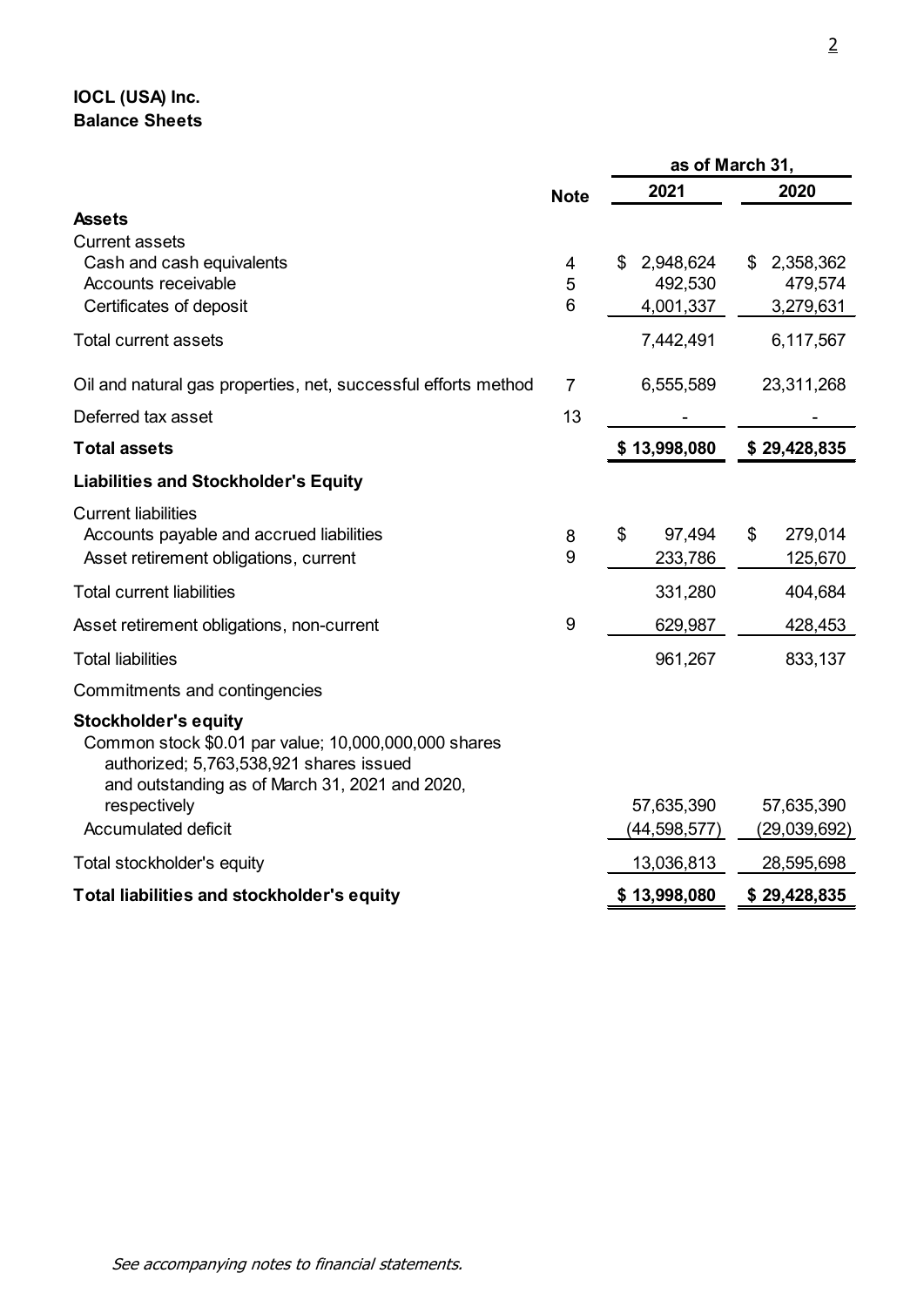# **IOCL (USA) Inc. Statements of Operations and Comprehensive Loss**

|                                                                |                  | for the years ended March 31, |
|----------------------------------------------------------------|------------------|-------------------------------|
| <b>Note</b>                                                    | 2021             | 2020                          |
| <b>Revenues:</b>                                               |                  |                               |
| 10<br>Revenue from contracts with customers                    | 3,653,518<br>\$  | 4,396,128<br>\$               |
| <b>Total Revenue</b>                                           | 3,653,518        | 4,396,128                     |
| <b>Operating costs and expenses</b>                            |                  |                               |
| 11<br>Lease operating                                          | 1,021,046        | 1,301,641                     |
| <b>Production taxes</b>                                        | 107,088          | 231,458                       |
| Marketing and distribution                                     | 651,814          | 738,273                       |
| Abandonment of expired leases                                  |                  | 764,581                       |
| Depletion, depreciation and amortizatipn<br>7                  | 4,699,462        | 3,779,199                     |
| Impairment of oil and natural gas properties<br>$\overline{7}$ | 12,564,367       |                               |
| General and administrative<br>12                               | 173,691          | 181,354                       |
| 9<br>Accretion expense                                         | 15,779           | 16,633                        |
| <b>Total operating expenses</b>                                | 19,233,247       | 7,013,139                     |
| <b>Operating loss</b>                                          | (15, 579, 729)   | (2,617,011)                   |
| Other (income) / expense                                       |                  |                               |
| Finance income                                                 | (21, 490)        | (103, 774)                    |
| <b>Finance costs</b>                                           | 646              | 644                           |
| Total other income, net                                        | (20, 844)        | (103, 130)                    |
| Loss before income tax expense / (benefit)                     | (15, 558, 885)   | (2,513,881)                   |
| 13<br>Income tax expense / (benefit)                           |                  |                               |
| Net loss and comprehensive loss                                | $$$ (15,558,885) | (2,513,881)<br>\$             |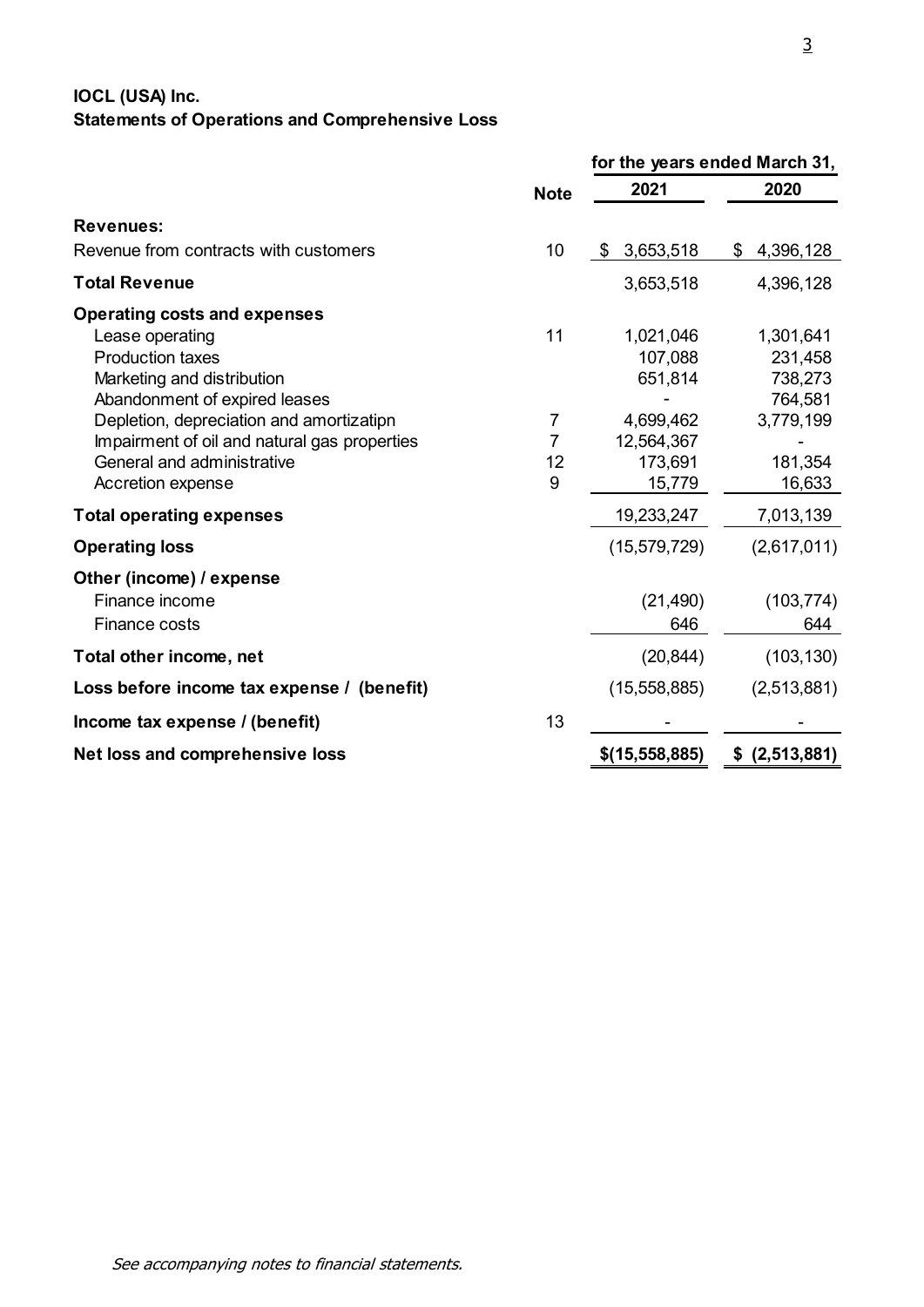## **IOCL (USA) Inc. Statements of Changes in Stockholder's Equity for the years ended March 31, 2021 and 2020**

|                              |                      |                  |                   | <b>Total</b>     |
|------------------------------|----------------------|------------------|-------------------|------------------|
|                              |                      |                  | Accumulated       | Stockholder's    |
|                              | <b>Common Stock</b>  |                  | <b>Deficit</b>    | <b>Equity</b>    |
|                              | <b>Shares issued</b> | Amount           |                   |                  |
| Balance as of March 31, 2019 | 5,763,538,921        | \$57,635,390     | \$ (26, 525, 811) | \$31,109,579     |
| Net loss                     |                      |                  | (2,513,881)       | (2,513,881)      |
| Balance as of March 31, 2020 | 5,763,538,921        | 57,635,390       | (29,039,692)      | 28,595,698       |
| Net loss                     |                      |                  | (15,558,885)      | (15, 558, 885)   |
| Balance as of March 31, 2021 | 5,763,538,921        | 57,635,390<br>S. | \$ (44,598,577)   | 13,036,813<br>S. |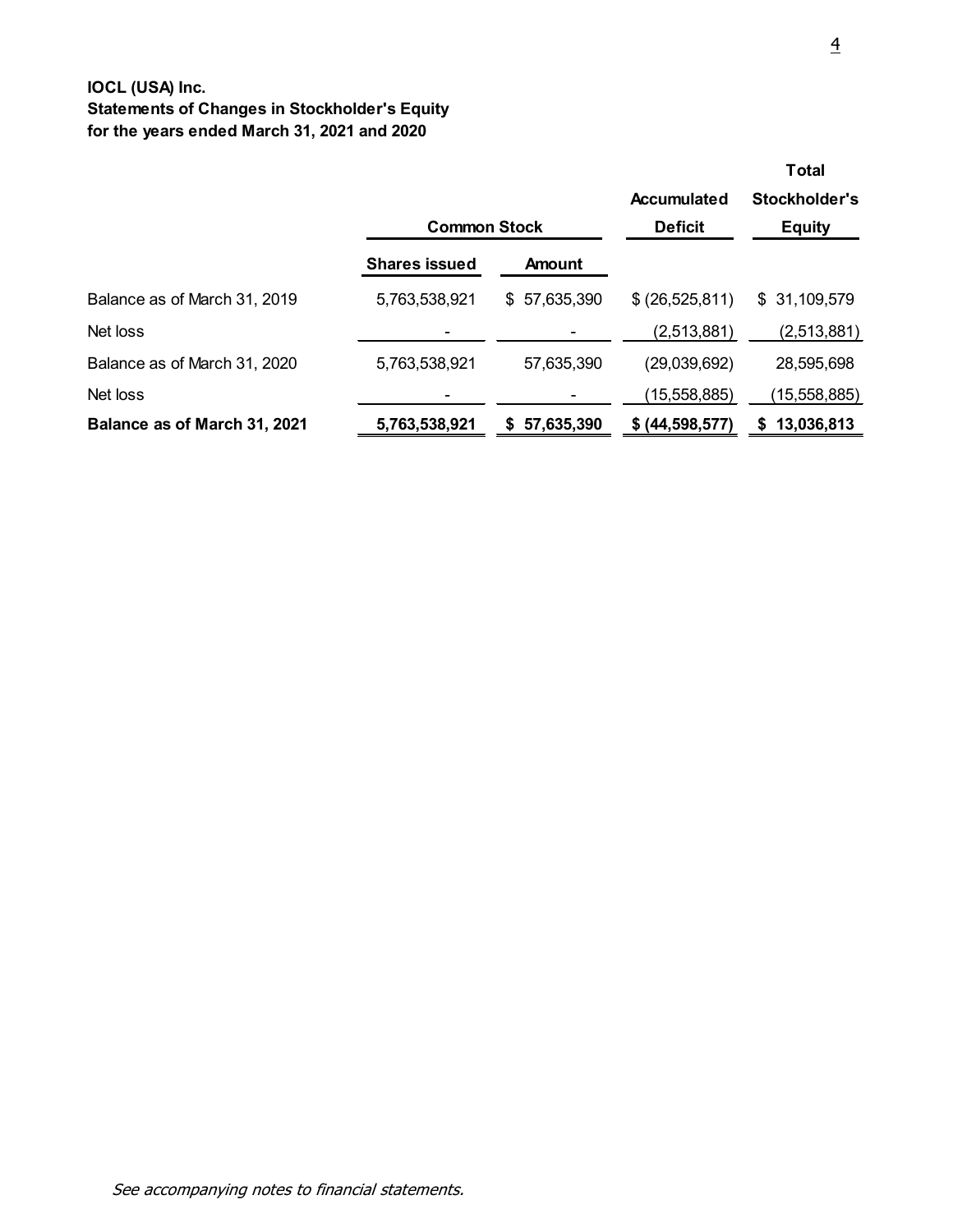## **IOCL (USA) Inc. Statements of Cash Flows**

|                                                           | for the years ended March 31, |                 |  |
|-----------------------------------------------------------|-------------------------------|-----------------|--|
|                                                           | 2021                          | 2020            |  |
| <b>Cash flows from operating activities:</b>              |                               |                 |  |
| Net loss                                                  | \$(15,558,885)                | $$$ (2,513,881) |  |
| Adjustments to reconcile net loss to net cash             |                               |                 |  |
| provided by operating activities:                         |                               |                 |  |
| Depletion, depreciation and amortization                  | 4,699,462                     | 3,779,199       |  |
| Impairment of oil and natural gas properties              | 12,564,367                    |                 |  |
| Abandonment of expired leases                             |                               | 764,581         |  |
| Accretion expense                                         | 15,779                        | 16,633          |  |
| Finance income added to short term deposit                | (12, 548)                     | (79, 440)       |  |
| <b>Changes in operating assets and liabilities</b>        |                               |                 |  |
| Accounts receivable                                       | (12, 956)                     | 295,917         |  |
| Accounts payable and accrued liabilities                  | (149, 965)                    | 11,127          |  |
| Net cash provided by operating activities                 | 1,545,254                     | 2,274,136       |  |
| <b>Cash flows from investing activities:</b>              |                               |                 |  |
| Acquisition of oil and gas properties                     | (214, 279)                    | (575)           |  |
| Capital expenditures                                      |                               | (2,266,587)     |  |
| Change in capital expenditure accrual                     | (31, 555)                     |                 |  |
| Change in advances to operator                            |                               | 555             |  |
| Purchase of short term deposits                           | (4,000,000)                   | (6,490,496)     |  |
| Redemption of short term deposits (including interest)    | 3,290,842                     | 7,813,457       |  |
| Net cash used in investing activities                     | (954, 992)                    | (943, 646)      |  |
| Net increase in cash and cash equivalents                 | 590,262                       | 1,330,490       |  |
| Cash and cash equivalents - beginning of year             | 2,358,362                     | 1,027,872       |  |
| Cash and cash equivalents - end of year                   | 2,948,624<br>\$               | \$2,358,362     |  |
| Supplemental non-cash investing and financing activities: |                               |                 |  |
| ARO liabilities incurred and revisions to estimates       | \$<br>293,871                 | \$<br>37,612    |  |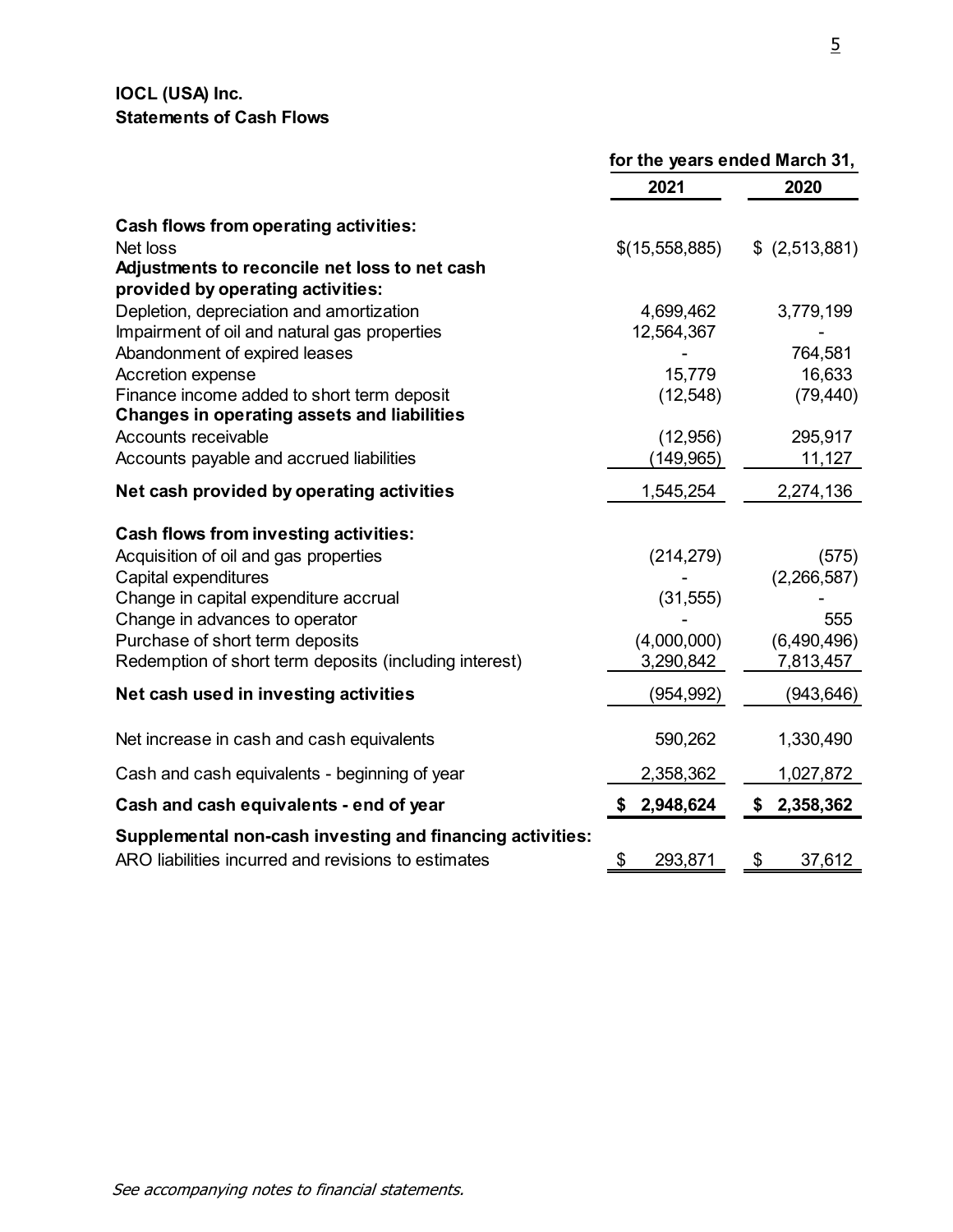#### **Note 1 - Incorporation and Principal Activities**

IOCL (USA) Inc. (the "Company") was incorporated on October 1, 2012 as a Texas Corporation. The Company is a wholly-owned subsidiary of Indian Oil Corporation Limited (the "Parent").

The Company is a petroleum exploration and production company engaged in the acquisition, exploration, and development of properties for the production of crude oil and natural gas from underground reservoirs.

IOCL (USA) Inc. acquired a 10% working interest in the producing Niobrara shale project located in Weld, Morgan and Adams Counties in the State of Colorado, USA from Carrizo Oil & Gas Inc., USA on October 1, 2012. Carrizo Oil and Gas has since divested its entire stake in the project to Verdad Resources LLC effective September 1, 2017. The acreage is operated by Verdad Resources LLC as well as other companies such as Noble Energy Inc., Whiting Oil & Gas Corp., Great Western Operating Company, Mallard Exploration (DPOC LLC) and Bison Oil & Gas II LLC.

## **Note 2.1 - Basis of Preparation Statement of Compliance**

These financial statements have been prepared in accordance with the Generally Accepted Accounting Principles in United States of America ("US GAAP").

#### **Basis of measurement**

The financial statements have been prepared on a historical cost basis except, when necessary, certain items are measured at fair value. The accounting policies adopted are set out below and have been consistently applied.

The financial statements are presented in United States dollars ("\$" or "USD") except as otherwise stated. The financial statements provide comparative information in respect of the previous period.

## **Note 2.2 - Summary of Significant Accounting Policies**

## **a) Current versus non-current classification**

The Company presents assets and liabilities in the balance sheets based on current/noncurrent classification. An asset is current when it is:

- Expected to be realized or intended to be sold or consumed in the normal operating cycle
- Held primarily for the purpose of trading
- Expected to be realized within twelve months after the reporting period; or
- Cash or cash equivalent unless restricted from being exchanged or used to settle a liability for at least twelve months after the reporting period

All other assets are classified as non-current.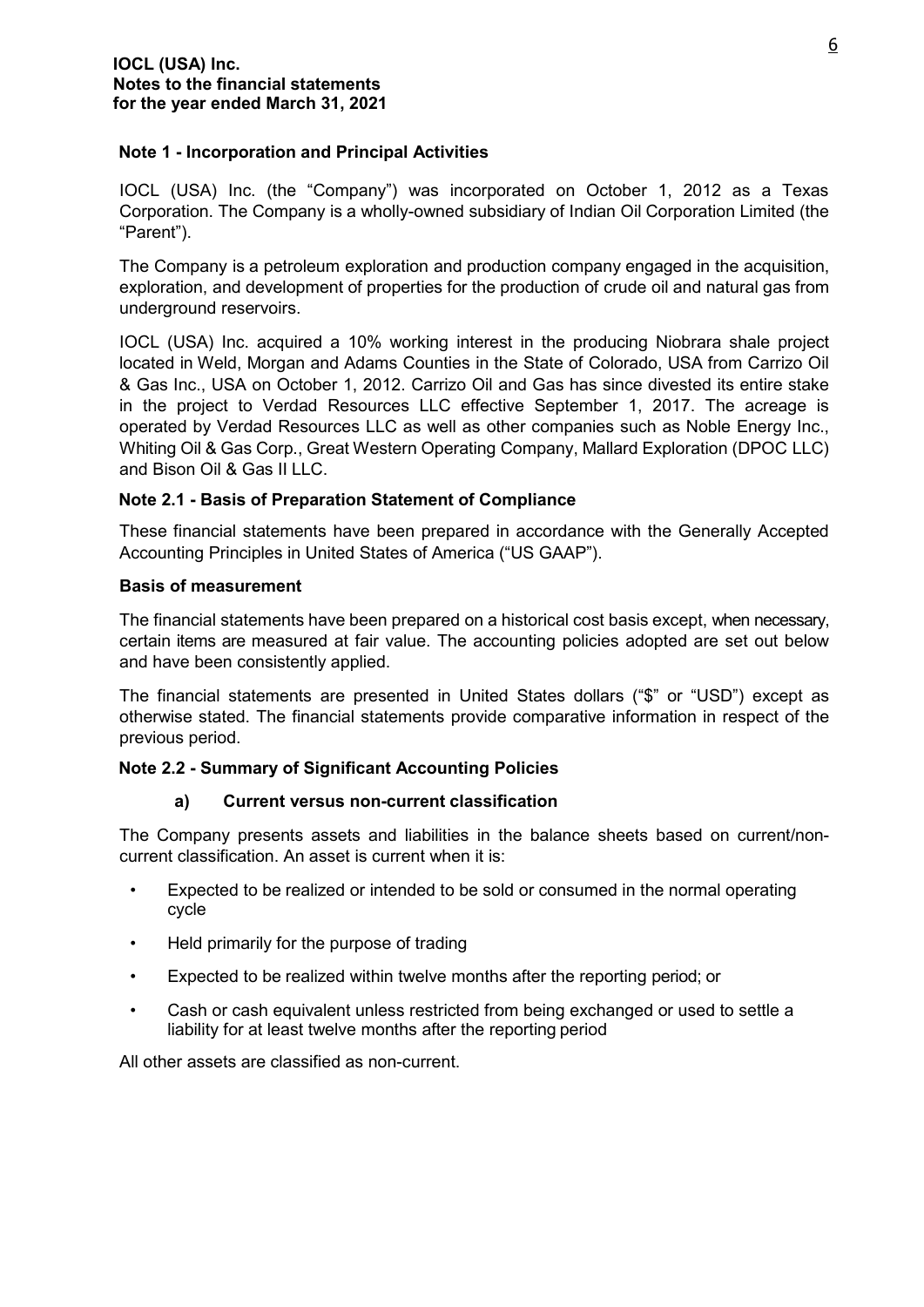## **a) Current versus non-current classification (continued)**

A liability is current when:

- It is expected to be settled in the normal operating cycle
- It is held primarily for the purpose of trading
- It is due to be settled within twelve months after the reporting period; or
- There is no unconditional right to defer the settlement of the liability for at least twelve months after the reporting period.

The terms of the liability that could, at the option of the counterparty, result in its settlement by the issue of equity instruments do not affect its classification. The Company classifies all other liabilities as non-current.

## **b) Joint arrangements**

The Company's exploration, development and production activities are generally conducted in joint arrangement with other companies.

To be classified as a joint arrangement, the contract between parties of joint arrangements require that all parties take all of the output at a price covering the costs of the arrangement and provides rights to the underlying assets and obligations for the liabilities of the arrangement.

The Company recognizes its assets, liabilities and expenses relating to its interests in joint operations, including its share of assets held jointly and liabilities and expenses incurred jointly with other parties according to the applicable standards and accounting policies. Since, all of the output is taken by the parties and there is a joint operation, the Company only recognizes revenue when it sells its share of output to third parties.

## **c) Revenue from contracts with customers**

The Company follows Accounting Standards Update ("ASU") No. 2014-09, Revenue from Contracts with Customers (Topic 606) Accounting Standards Codification ("ASC") 606 ("ASC 606") using the modified retrospective method and has applied the standard to all existing contracts. ASC 606 supersedes previous revenue recognition requirements in ASC 605 - Revenue Recognition ("ASC 605") and includes a five-step revenue recognition model to depict the transfer of goods or services to customers in an amount that reflects the consideration in exchange for those goods or services.

The Company is in the business of selling crude oil, natural gases and natural gas liquids ("NGLs") generated from Niobrara Formation area in Weld, Morgan, and Adams counties of the State of Colorado. The Company's oil and natural gas revenues are distributed directly from the operator who sells on the Company's behalf to various purchasers the Company's share of oil, natural gas and NGLs which may be subject to operator obligated processing, treating and delivery contracts.

Revenue is recognized when control of the products has been transferred to the purchaser and generally occurs when the product is physically transferred into a vessel, pipe or other delivery mechanism, depending on the contractually agreed terms. The Company believes that the disaggregation of revenue into these three major product types appropriately depicts how the nature, amount, timing and uncertainty of revenue and cash flows are affected by economic factors based on its single geographic location.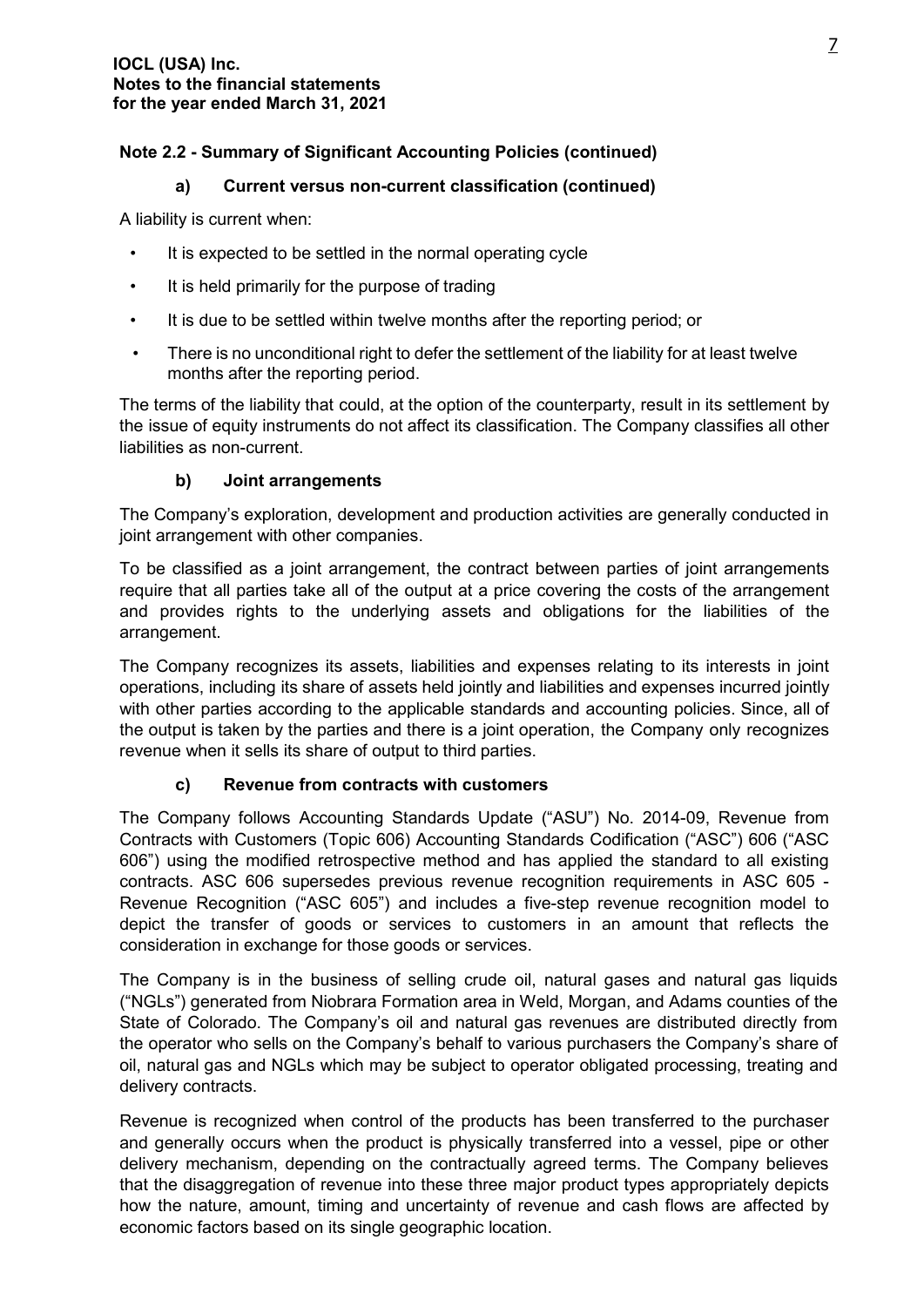#### **c) Revenue from contracts with customers (continued)**

Revenues from the sale of oil, natural gas and NGLs is recorded net of royalties. An accrual is recorded at each reporting period by estimating the oil, natural gas and NGL volumes produced and delivered, net of royalties, and corresponding prices for periods when actual production information is not available. Crude oil that remains within the field tanks, natural gas that remains in a pipeline and natural gas liquids that remain within a tank that is not sold at each reporting period is considered not produced.

The transaction price used to recognize revenue is a function of the contract billing terms of the operator taking into account volumes at contractually based rates with payment typically required within 30 days of the end of the production month. At the end of each month when the performance obligation is satisfied, the variable consideration can be reasonably estimated and amounts due from operator are accrued in accounts receivable in the balance sheets (See Note 5). Taxes assessed by governmental authorities on crude oil, natural gas and NGLs and costs associated with processing, treating and delivery contracts are typically netting within the selling price received or when remitted. Taxes assessed are presented separately from revenues in the statements of operations as production taxes and other post production costs are presented as marketing and distribution costs since control of production sold passes to the purchasers subject to the operator's terms under these contracts.

The Company follows the practical expedient in ASC 606 exempting the disclosure of the transaction price allocated to remaining performance obligations if the variable consideration is allocated entirely to a wholly unsatisfied performance obligation. Each unit of product typically represents a separate performance obligation; therefore, future volumes are wholly unsatisfied and disclosure of the transaction price allocated to remaining performance obligation is not required.

#### **Contract balances accounts receivable**

As referred to above, accounts receivable result from sale of crude oil, natural gas and NGLs. The majority of these receivables have payment terms of 30 to 60 days. The Company continually monitors the creditworthiness of the counterparties and at the end of each reporting period, assesses the recoverability of all material receivables using historical data, current market conditions, and reasonable and supportable forecasts of future economic conditions to determine expected collectability. An allowance is recorded for expected credit losses when necessary to reflect the net amount expected to be collected.

#### **d) Business concentration**

Two customers accounted for approximately 85% of the Company's total revenue during the year ended March 31, 2021, and accounted for approximately 89% of accounts receivable as of March 31, 2021. Two venders accounted for approximately 80% of operating expenses during the year ended March 31, 2021, and one of those venders accounted for 80% of accounts payable and accrued expenses at March 31, 2021. During the year ended March 31, 2020, three customers accounted for approximately 94% of the Company's total revenue and approximately two of those customers accounted for approximately 90% of accounts receivable as of March 31, 2020. During the year ended March 31, 2020, three venders accounted for approximately 91% of operating expenses, and four venders accounted for 97% of accounts payable and accrued expenses at March 31, 2020.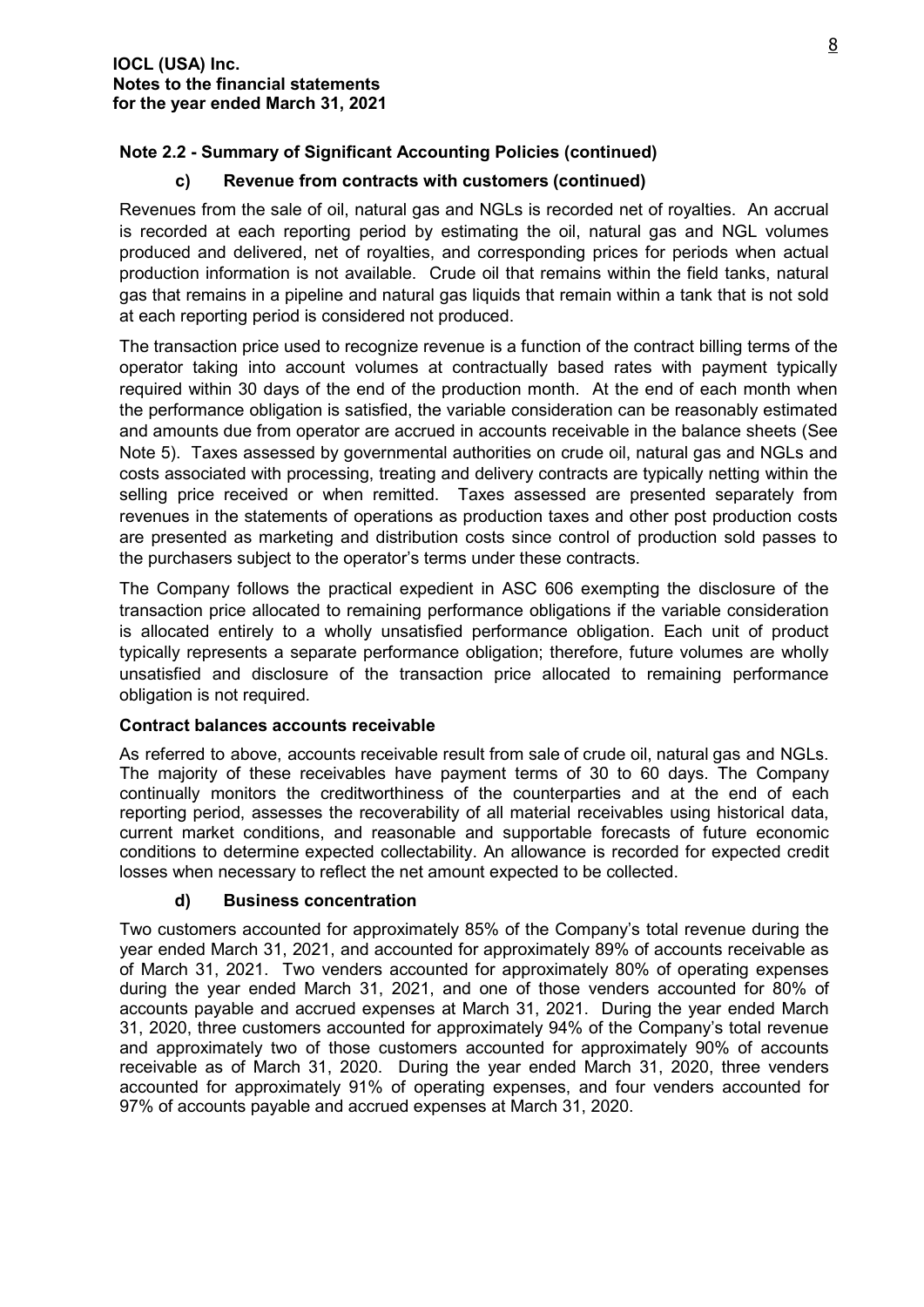#### **e) Cash and cash equivalents**

Cash and cash equivalents include cash at banks and all highly liquid short-term deposits with original maturities of three months or less, that are readily convertible to a known amount of cash and subject to an insignificant risk of changes in value.

For the purpose of the statement of cash flows, cash and cash equivalents consists of cash at banks and short-term deposits as defined above.

Other short-term deposits with original maturities of more than three months and remaining maturities of less than twelve months are classified within other assets.

## **f) Oil and natural gas properties**

The Company uses the successful efforts method of accounting for oil and natural gas producing activities.

Costs to acquire mineral interests in oil and natural gas properties, costs to drill and equip exploratory wells that find proved reserves, costs to drill and equip development wells, and related asset retirement costs are capitalized as oil and gas property. With respect to amounts paid by the Company for its prior carry obligation, they were recorded to oil and natural gas properties based on cost categories incurred as tangible and intangible drilling costs, completion costs and production equipment. Additionally, interest costs, if appropriate, are capitalized to property and equipment during the period that unevaluated leasehold costs and costs of wells in progress are undergoing development and preparation for their intended use until reserves have been identified. Costs to drill exploratory wells that do not find proved reserves, geological and geophysical costs, and costs of carrying and retaining unevaluated properties are expensed as incurred.

Property and equipment are stated at cost less accumulated depreciation and accumulated impairment losses, if any. Unevaluated leasehold cost is stated at cost, net of accumulated impairment losses, if any.

#### **Depletion and depreciation**

Depreciation is not recorded on unevaluated property costs, costs of wells in progress and related capitalized interest costs, if any, until the related costs are considered developed or until proved reserves are found.

Capitalized costs of producing oil and natural gas properties, after considering estimated residual salvage values, are depreciated and depleted on a field level (common reservoir) using the unit-of-production method using proved producing oil and natural gas reserves of the field.

Evaluated oil and natural gas leasehold costs are depleted using the unit-of-production method based on total proved oil and natural gas reserves.

Estimates of the residual values of property, plant and equipment are reviewed annually and adjusted if appropriate. Changes in estimates are accounted for prospectively over the remaining reserves of the field or remaining life of the asset.

#### **Sale or retirement**

Upon sale or retirement of a complete unit of an evaluated property, the cost and related accumulated depreciation, depletion, and amortization are eliminated from the property accounts, and the resulting gain or loss is recognized in the statement of operations and comprehensive income. On the retirement or sale of a partial unit of evaluated property, the cost and related accumulated depreciation, depletion, and amortization apportioned to the interest retired or sold are eliminated from the property accounts, and the resulting gain or loss. is recognized in the statement of operations and comprehensive (loss)/income.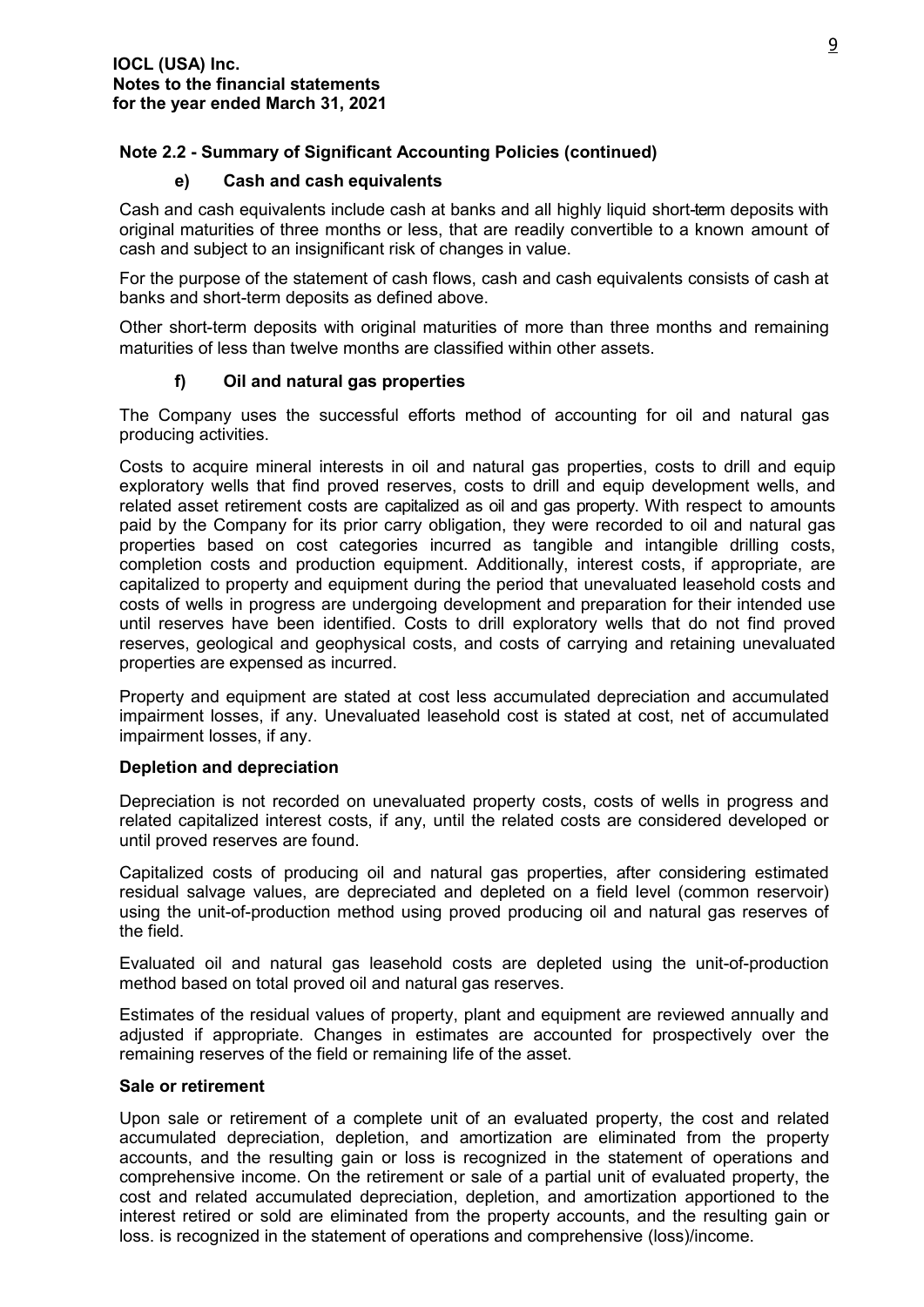## **f) Oil and natural gas properties (continued)**

## **Sale or retirement (continued)**

Upon sale of an entire interest in an unevaluated property, gain or loss on the sale is recognized, taking into consideration the amount of any recorded impairment if the property had been assessed individually. If a partial interest in an unevaluated property is sold, the amount received is treated as a reduction of the cost of the interest retained.

## **Impairment**

Evaluated oil and natural gas properties are tested for impairment whenever events or changes in circumstances indicate that the carrying amounts may not be recoverable, which is generally performed at the field level. If assets are determined to be impaired, the carrying amounts of those assets are written down to their recoverable amount, which is the higher of fair value less costs to sell and the carrying value.

Estimates of future undiscounted net cash flows are determined by a third-party petroleum engineering firm for oil and natural gas properties to determine the recoverability of carrying amounts. If the net cost exceeds the undiscounted future net cash flows, then the fair value is determined using the discounted future net cash flows as the new carrying value with any excess net cost recorded as impairment with a corresponding amount recorded to accumulated depreciation, depletion and amortization.

Impairment losses are recognized in the statement of operations and comprehensive loss. As of March 31, 2021 and 2020, an impairment of proved oil and natural gas properties totaling \$12,564,367 and \$nil, respectively, was recorded.

Unevaluated oil and natural gas properties which totaled \$nil and \$nil at March 31, 2021 and 2020, respectively, are periodically assessed for impairment of value, and a loss is recognized at the time of impairment by providing an impairment allowance. As unevaluated leases expire and are not renewed estimated costs of these leases are charged to abandonment expense. Abandonment of expired leases charged to expense totaled \$nil and \$764,581 for the years ended March 31, 2021 and 2020, respectively.

## **g) Asset retirement obligations (ARO)**

The Company records an asset retirement obligation for the abandonment of oil and natural gas producing properties to be incurred at the end of the producing life each well. An ARO is recognized at the time an obligation is incurred and is measured at its estimated fair value. Fair value is measured using expected future cash outflows which considers an estimate of the cost to plug and abandon wells (excluding salvage value), future inflation rates and is discounted at the Company's credit-adjusted risk-free interest rate. The fair value of the estimated asset retirement cost is capitalized as part of the carrying amount of the oil and natural gas property and depleted with the corresponding proved oil and natural gas property using the unit-ofproduction method. Accretion expense is recognized over time as the discounted liability is accreted to its expected settlement and included in the statement of operations and comprehensive loss.

Periodically the asset retirement obligation is re-evaluated to determine if a revision to the estimate is necessary due to changes in the timing or the amount of the original estimated undiscounted cash flows. Changes are recognized as an increase or decrease in the ARO and the related oil and natural gas property. If a decrease in the provision exceeds the asset's carrying amount, the excess is recognized in the statement of operations and comprehensive (loss)/income. The adjusted carrying amount of the asset is depleted prospectively over the remaining reserves of the field.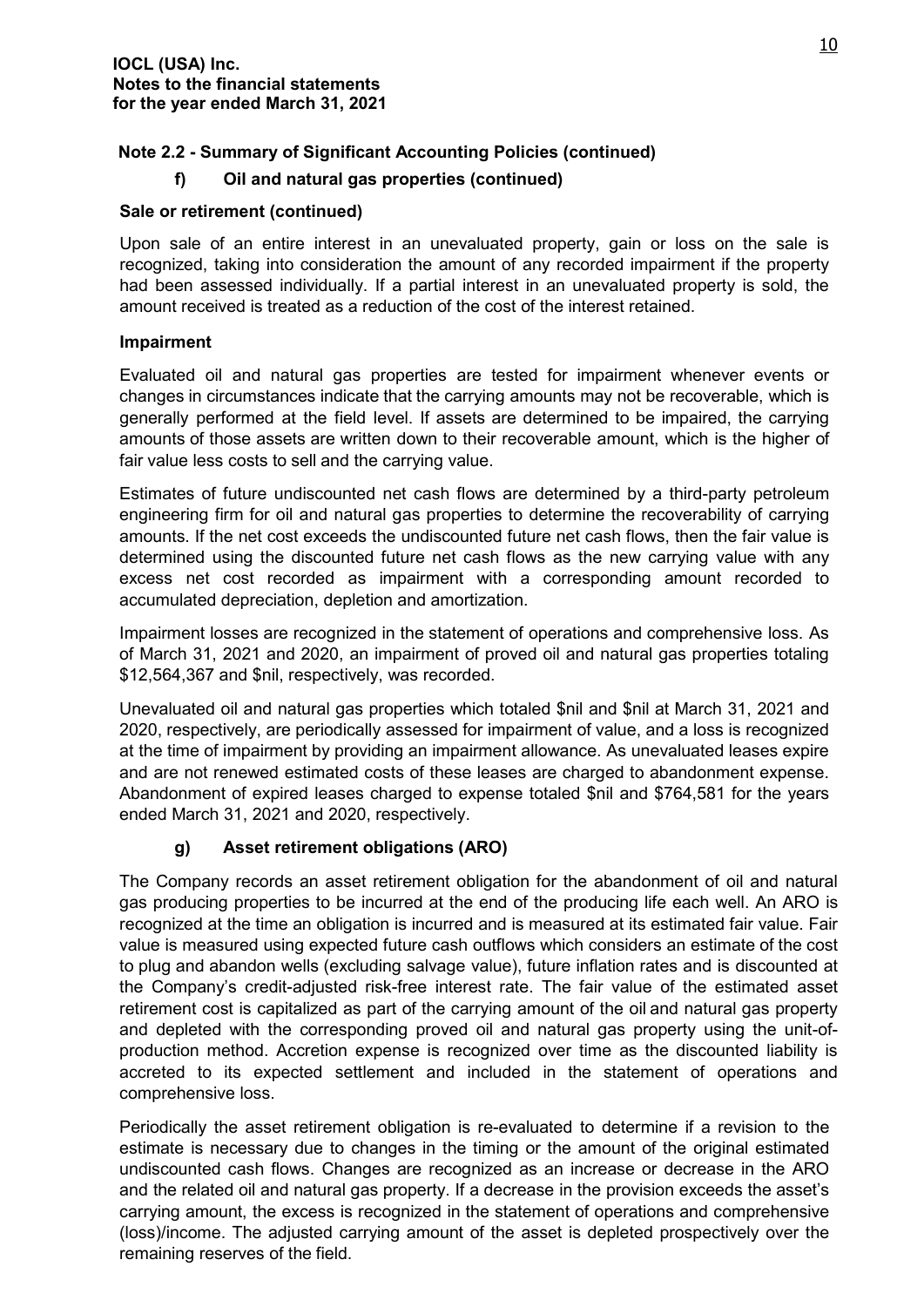#### **h) Taxation**

Income/tax expense (benefit) represents the sum of current and deferred tax. Income tax assets and liabilities are presented separately in the financial statements except where there is a right of offset within fiscal jurisdictions, which are recorded as non-current on a net basis.

#### **Current tax**

Current income tax expense (benefit) is based on the taxable profit/(loss) for the year. The current income tax charge is calculated on the basis of tax rates and laws that have been enacted by the reporting date.

The state of Texas has a gross margin tax of 0.75% that is levied on taxable margin. Taxable margin is defined as total revenue less deduction for costs of goods sold or compensation and benefits in which total calculated taxable margin cannot exceed 70% of total revenue.

#### **Deferred tax**

Deferred tax expense (benefit) is recognized using the asset and liability method on temporary differences arising between the tax bases of assets and liabilities and their carrying amounts at the reporting date in the financial statements.

Deferred tax assets are recognized for all deductible temporary differences and the carry forward of any unused tax losses. Deferred tax assets are recognized in full and a valuation allowance is separately recognized to the extent it is more likely than not that the deferred tax asset will not be realized.

Deferred tax assets and liabilities are measured on an undiscounted basis at the tax rates that are currently enacted and applicable to the period in which the deferred tax asset is expected to be realized, or the deferred tax liability is expected to be settled.

As changes in tax laws or rates occur, deferred tax assets and liabilities are adjusted through the provision for income taxes.

#### **Uncertain tax positions**

The impact of an uncertain tax position is recognized only if it is more likely than not of being sustained upon examination of the relevant taxing authority. The Company has taken no uncertain tax positions that require adjustment to the financial statements. The Company accounts for interest and penalties assessed as a result of an examination, if any, in income tax expense. The Company had no tax-related interest or penalties for the years ended March 31, 2021 and 2020.

#### **i) Functional and presentation currency**

Items included in the financial statements of the Company are measured using the currency of the primary economic environment in which the Company operates ('the functional currency'). The financial statements are presented in USD (\$), which is also the Company's functional currency.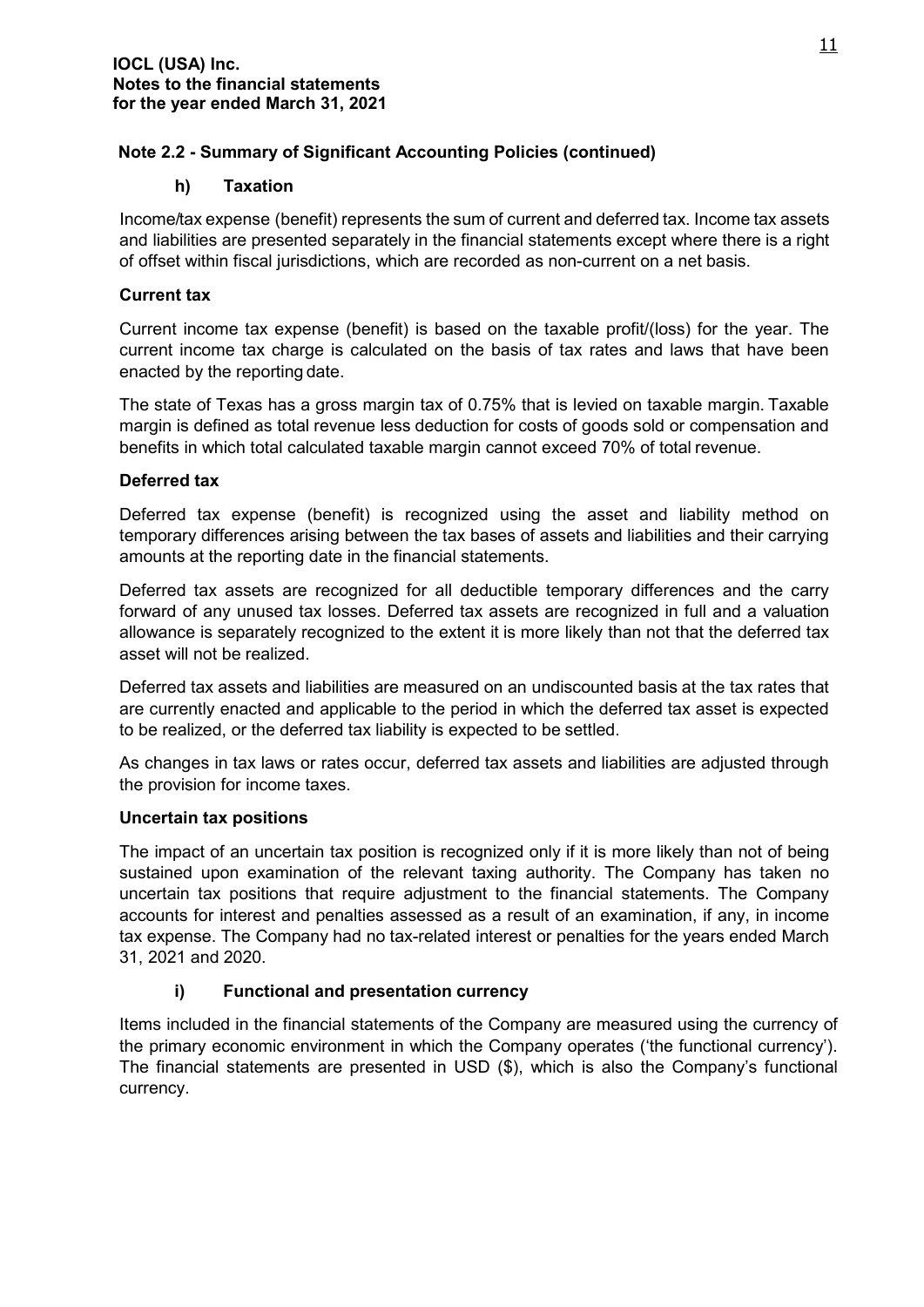#### **j) Financial instruments – initial recognition and subsequent measurement**

A financial instrument is any contract that gives rise to a financial asset of one entity and a financial liability or equity instrument of another entity.

#### **Financial assets**

Financial assets are classified, at initial recognition and subsequently measured at amortized cost, as fair value through other comprehensive loss, and fair value through profit or loss. The classification of financial assets at initial recognition is determined by the contractual cash flows and where applicable the Company's business model for managing the financial assets.

A financial asset is measured at amortized cost, if the objective of the business model is to hold the financial asset in order to collect contractual cash flows and the contractual terms give rise to cash flows that are solely payments of principal and interest. It is initially recognized at fair value plus or minus transaction costs that are directly attributable to the acquisition or issue of the financial asset. Subsequently the financial asset is measured using the effective interest method less any impairment. Gains and losses are recognized in profit or loss when the asset is derecognized, modified or impaired.

The Company's financial assets include accounts receivables, cash and cash equivalents and certificates of deposit. Accounts receivables are initially recognized at fair value based on the amounts exchanged and are subsequently measured at amortized cost less any provision for impairment.

#### *De-recognition*

A financial asset is derecognized when the contractual right to receive cash flows from the asset has expired. On derecognition of a financial asset in its entirety, the difference between the carrying amount and the sum of the consideration received and any cumulative gain or loss that had been recognized in other comprehensive income is recognized in the statement of operations and comprehensive loss.

#### **Financial liabilities**

Financial liabilities are classified, at initial recognition, as financial liabilities at fair value through profit or loss, loans and borrowings, payables, or as derivatives designated as hedging instruments in an effective hedge, as appropriate.

All financial liabilities are recognized initially at fair value and, in the case of loans and borrowings and payables, net of directly attributable transaction costs. The Company's financial liabilities include accounts payable and accrued liabilities.

#### *Subsequent measurement*

For purposes of subsequent measurement, financial liabilities are classified in two categories:

- Financial liabilities at fair value through profit or loss
- Financial liabilities at amortized cost (payables, loans and borrowings)

The classification depends on the nature of the underlying liabilities, with management determining the classification of financial liabilities at initial recognition.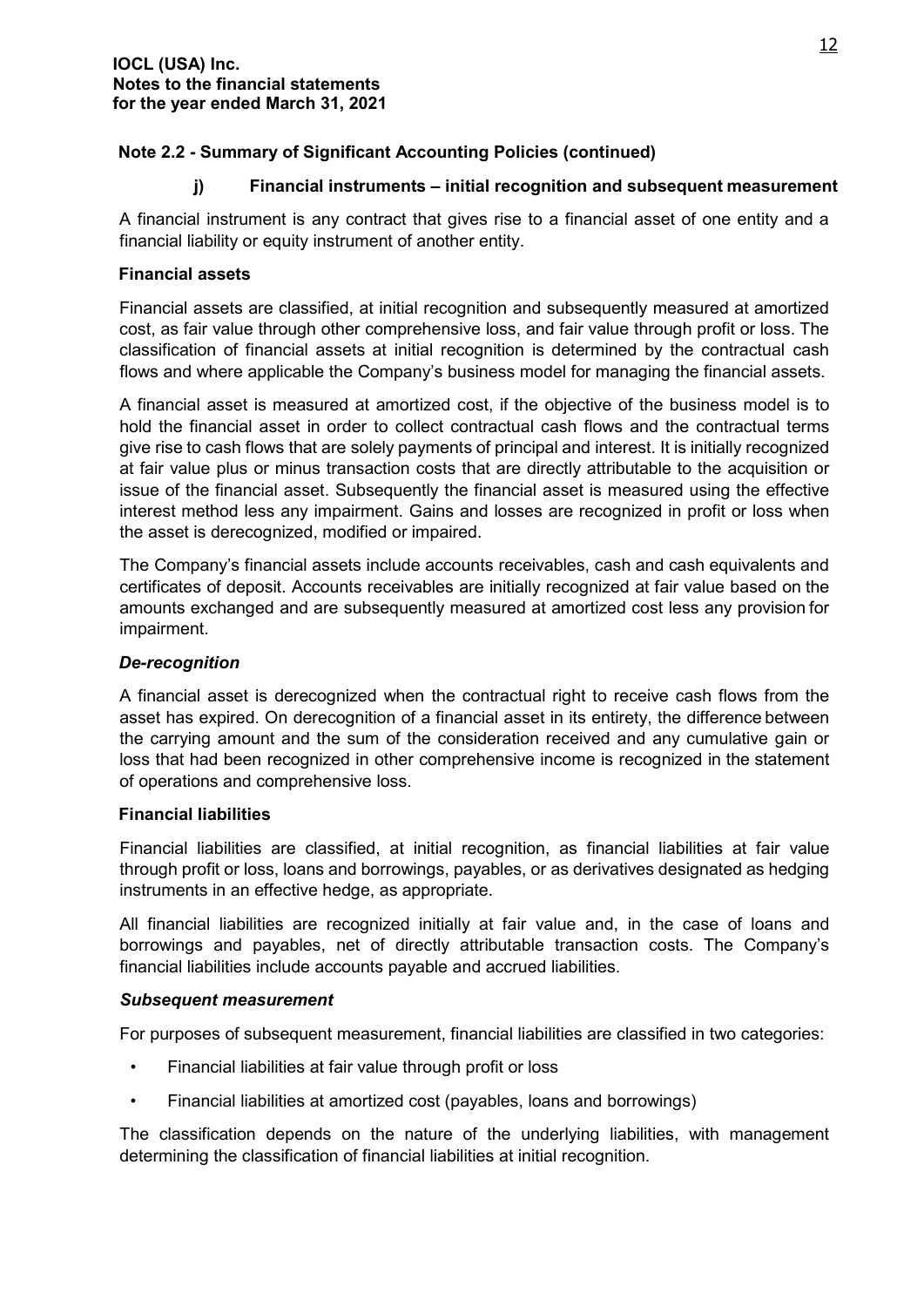## **j) Financial instruments – initial recognition and subsequent measurement (continued)**

## *De-recognition*

A financial liability is derecognized when the obligation under the liability is discharged or cancelled or expires. When an existing financial liability is replaced by another from the same lender on substantially different terms, or the terms of an existing liability are substantially modified, such an exchange or modification is treated as the derecognition of the original liability and the recognition of a new liability. The difference in the respective carrying amounts is recognized in the statement of operations and comprehensive loss.

## **Offsetting of financial instruments**

Financial assets and financial liabilities are offset and the net amount is reported in the balance sheet if there is a currently enforceable legal right to offset the recognized amounts and there is an intention to settle on a net basis, to realize the assets and settle the liabilities simultaneously.

## **k) Fair value measurement**

The Company measures financial instruments at fair value at each balance sheet date in accordance with Financial Accounting Standards Board ("FASB") ASC 820, "Fair Value Measurements and Disclosures," which defines fair value, establishes a framework for measuring fair value, establishes a fair value hierarchy based on the quality of inputs used to measure fair value and enhances disclosure requirements for fair value measurements.

A three-level valuation hierarchy for disclosure of fair value measurements categorizes assets and liabilities measured at fair value into one of three different levels depending on the observability of the inputs employed in the measurement.

- Level 1 inputs include observable inputs such as quoted prices in active markets at the measurement date for identical, unrestricted assets or liabilities.
- Level 2 inputs include inputs that are observable directly or indirectly such as quoted prices in markets that are not active, or inputs which are observable, either directly or indirectly, for substantially the full term of the asset or liability.

Level 3 inputs include unobservable inputs for which there is little or no market data and which the Company makes its own assumptions about how market participants would price the assets and liabilities.

#### **l) Leases**

The Company follows Accounting Standards Update No. 2016-02 (ASU 2016-02), which created ASC 842 Leases. The standard requires lessees to recognize a right-of-use (ROU) asset and lease liability on the balance sheet for the rights and obligations created by leases. This standard does not apply to leases to explore for or use minerals, oil, natural gas or similar nonregenerative resources, including the intangible right to explore for those resources and rights to use the land in which those natural resources are contained. The standard does not have any impact on the Company since the Company does not have any active leases.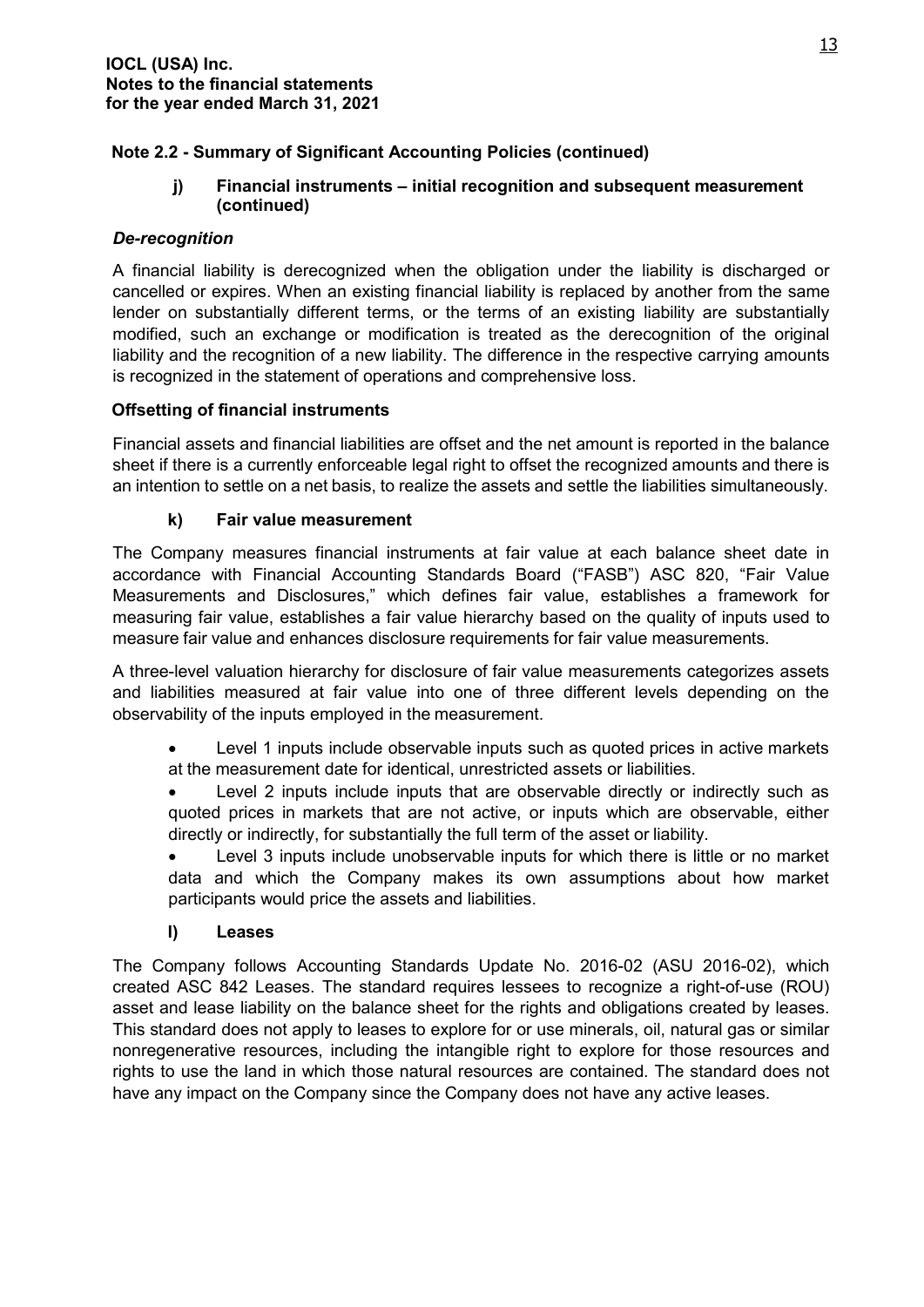## **m)** *Financial Instruments - credit losses*

The Company follows ASU 2016-13, which requires a valuation allowance for credit losses be recognized for certain financial assets that reflects the current expected credit loss over the asset's contractual life. The valuation allowance considers the risk of loss, even if remote, and considers past events, current conditions and expectations of the future.

## **n) Standards issued but not effective**

**Income Taxes:** In December 2019, the FASB released Accounting Standards Update No. 2019-12 (ASU 2019-12): Income Taxes (Topic 740) – Simplifying the Accounting for Income Taxes, which removes certain exceptions for recognizing deferred taxes for investments, performing intra-period allocation and calculating income taxes in interim periods. The ASU also adds guidance to reduce complexity in certain areas, including recognizing deferred taxes for tax goodwill and allocating taxes to members of a consolidated group. The amended standard is effective for public entities for fiscal years beginning after December 15, 2020 and December 15, 2021 for all other entities, with early adoption permitted. The Company does not anticipate any material impact on adoption of this standard.

## **Note 3 - Significant Judgments, Assumptions and Estimates**

The preparation of financial statements in conformity with U.S. GAAP requires management to make estimates and assumptions that affect the reported amounts of assets and liabilities and disclosure of contingent assets and liabilities at the date of the financial statements and the reported amounts of revenues and expenses during the reporting period. Actual results could differ from those estimates. Management believes that these estimates and assumptions provide a reasonable basis for the fair presentation of the financial statements.

Significant estimates include volumes of oil and natural gas reserves used in calculating depreciation, depletion and amortization of oil and natural gas properties, future net revenues and abandonment obligations, impairment of developed and undeveloped properties, the collectability of outstanding accounts receivable, contingencies, and the results of any current and future litigation. Oil and natural gas reserve estimates, which are the basis for unit-ofproduction depreciation and depletion, have numerous inherent uncertainties. The accuracy of any reserve estimate is a function of the quality of available data and of engineering and geological interpretation and judgment. Subsequent drilling results, testing, and production may justify revision of such estimates. Accordingly, reserve estimates are often different from the quantities of oil and natural gas that are ultimately recovered. In addition, reserve estimates are sensitive to changes in wellhead prices of crude oil and natural gas. Such prices have been volatile in the past and can be expected to be volatile in the future.

The Company's significant estimates are based on current assumptions that may be materially affected by changes to future economic conditions, such as the market prices received for sales of volumes of oil and natural gas and are primarily based upon the data and information received from the operators. Future changes in these assumptions may affect these estimates materially in the near term.

#### **Estimation uncertainty relating to COVID-19 outbreak**

The Company has considered the possible effects that may result from the pandemic relating to COVID-19 on the carrying amounts of trade receivables. In developing the assumptions relating to the possible future uncertainties in the global economic conditions because of this pandemic,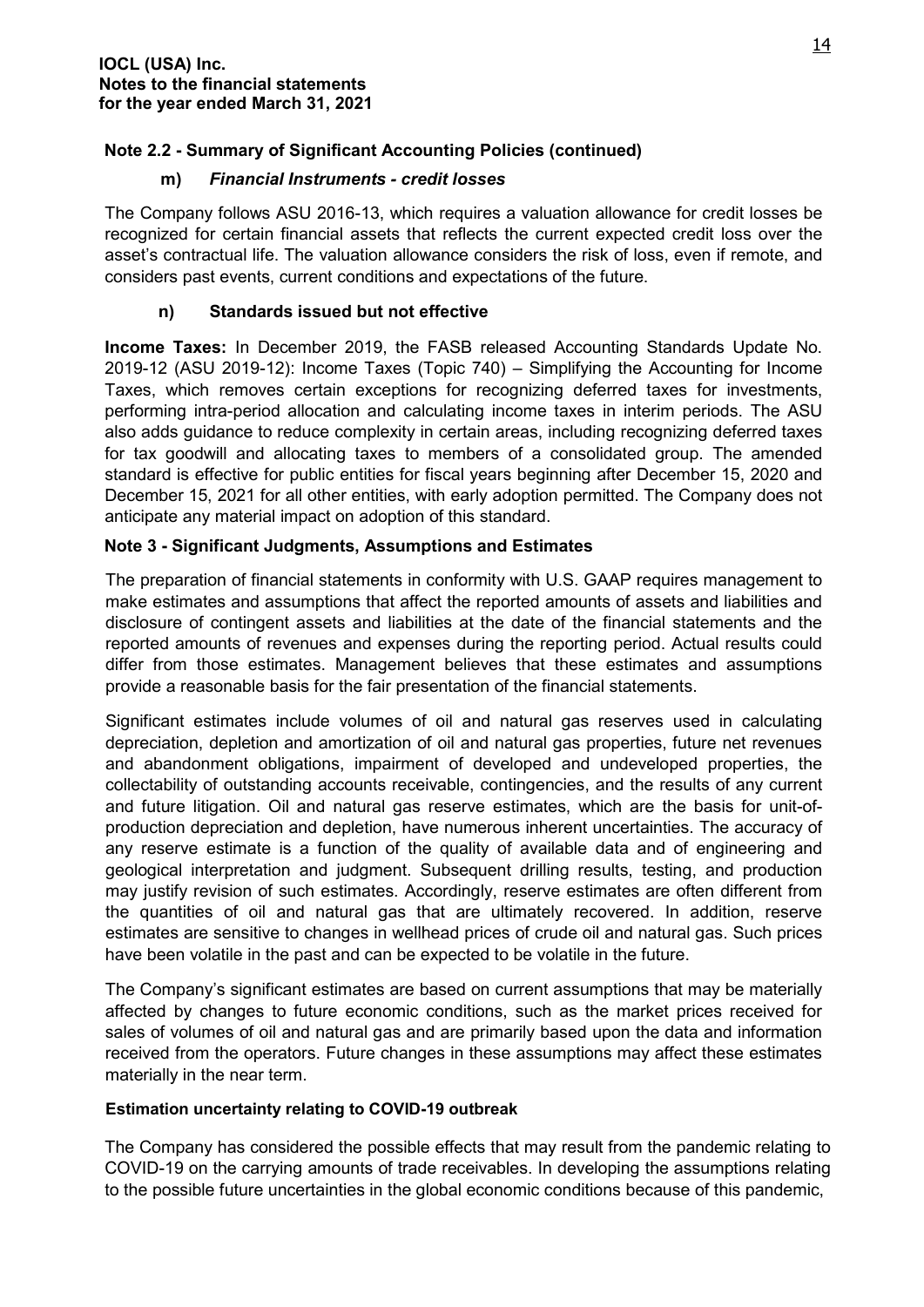#### **Note 3 - Significant Judgements, Assumptions and Estimates (continued)**

#### **Estimation uncertainty relating to COVID-19 outbreak (continued**

the Company, as at the date of approval of these financial statements has used internal and external sources of information including credit reports and related information, economic forecasts and consensus estimates from market sources on the expected future performance of the Company. The Company has used the principles of prudence in applying judgments, estimates and assumptions including sensitivity analysis and based on the current estimates and indicators of future economic conditions expects to recover the carrying amount of these assets. The eventual outcome of impact of the global health pandemic may be different from those estimated as on the date of approval of these financial statements and the Company will continue to closely monitor any material changes to future economic conditions.

#### **Note 4 - Cash and Cash Equivalents**

|                    |    | 2020      |           |
|--------------------|----|-----------|-----------|
| Cash at bank-MMD   | S. | 2,613,658 | 1,213,874 |
| Cash at bank-other |    | 334,966   | 1,144,488 |
| Total              |    | 2,948,624 | 2,358,362 |

Cash at banks - MMD earns interest at floating rates based on daily bank deposit short-term rates.

#### **Note 5 - Accounts Receivable**

|                                         | 2021 |         | 2020 |         |  |
|-----------------------------------------|------|---------|------|---------|--|
| Trade receivables - oil and natural gas |      | 492,530 |      | 479.574 |  |
| Total                                   |      | 492,530 |      | 479.574 |  |

Trade receivables are unsecured amounts due from the operators and are generally payable within 30 to 60 days from the date of oil, natural gas and NGL delivery.

#### **Note 6 - Certificates of Deposit**

#### **Financial assets**

#### **Financial assets**

| <b>Current</b>                                                                                             | 2021                   | 2020                         |
|------------------------------------------------------------------------------------------------------------|------------------------|------------------------------|
| Short term deposits having original maturity of<br>more than three months but less than 12<br><b>Total</b> | 4,001,337<br>4,001,337 | 3,279,631<br>\$<br>3,279,631 |
| <b>Non-financial assets</b>                                                                                |                        |                              |
| <b>Current</b>                                                                                             |                        |                              |
| Prepaid expense                                                                                            |                        |                              |
| <b>Total</b>                                                                                               |                        |                              |
| <b>Total other assets</b>                                                                                  | 4,001,337              | 3,279,631<br>S               |

Short-term deposits are made with banks for varying periods of between three months and 12 months, depending on the cash requirements of the Company, and earn interest at the respective short-term deposit rates.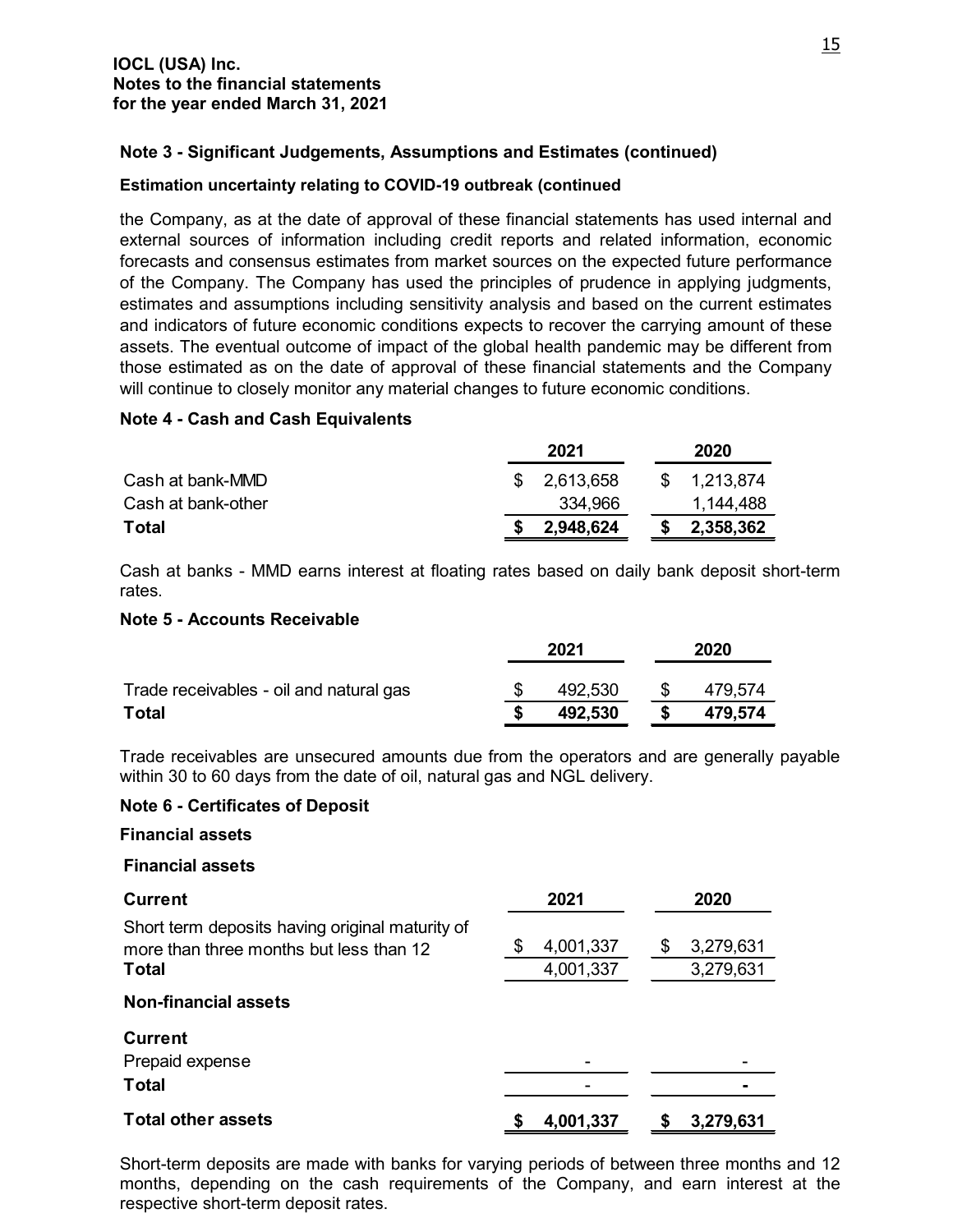#### **Note 7 - Oil and Natural Gas Properties**

|                                           | Oil and natural gas properties           |                                          |                   |  |
|-------------------------------------------|------------------------------------------|------------------------------------------|-------------------|--|
|                                           | Leasehold<br>and<br>development<br>costs | <b>Unevaluated</b><br>leasehold<br>costs | <b>Total</b>      |  |
| Cost                                      |                                          |                                          |                   |  |
| At April 1, 2019                          | 77,220,701<br>\$                         | \$<br>764,006                            | \$77,984,707      |  |
| <b>Additions</b>                          | 2,266,587                                | 575                                      | 2,267,162         |  |
| <b>Transfers</b>                          |                                          |                                          |                   |  |
| <b>Disposals</b>                          |                                          | (764, 581)                               | (764, 581)        |  |
| ARO liabilities incurred and revisions    |                                          |                                          |                   |  |
| to estimates                              | 37,612                                   |                                          | 37,612            |  |
| At March 31, 2020                         | 79,524,900                               |                                          | 79,524,900        |  |
| <b>Additions</b>                          | 214,279                                  |                                          | 214,279           |  |
| <b>Transfers</b>                          |                                          |                                          |                   |  |
| <b>Disposals</b>                          |                                          |                                          |                   |  |
| ARO liabilities incurred and revisions    |                                          |                                          |                   |  |
| to estimates                              | 293,871                                  |                                          | 293,871           |  |
| At March 31, 2021                         | \$80,033,050                             | \$                                       | 80,033,050<br>\$  |  |
| Depletion, depreciation<br>and impairment |                                          |                                          |                   |  |
| At April 1, 2019                          | \$<br>52,434,433                         | \$                                       | 52,434,433<br>\$. |  |
| Charge for the period                     | 3,779,199                                |                                          | 3,779,199         |  |
| At March 31, 2020                         | 56,213,632                               |                                          | 56,213,632        |  |
| Charge for the period                     | 17,263,829                               |                                          | 17,263,829        |  |
| At March 31, 2021                         | \$73,477,461                             | \$                                       | \$73,477,461      |  |
| Net book value                            |                                          |                                          |                   |  |
| At March 31, 2021                         | 6,555,589<br>S                           | \$                                       | 6,555,589<br>\$   |  |
| At March 31, 2020                         | \$<br>23,311,268                         | $\overline{\$}$                          | \$<br>23,311,268  |  |

During fiscal year 2021, capital expenditures of USD \$0.2 Million have been incurred in the Niobrara Shale Project, USA (USD \$2.3 million - fiscal year 2020).

## **Note 8 - Accounts Payable and Accrued Liabilities**

|                            | 2021 |        | 2020 |         |
|----------------------------|------|--------|------|---------|
| Accounts payable           | S    | 22.964 |      | 177,245 |
| Accounts payable - Parent  |      | 13,930 |      | ۰       |
| <b>Accrued liabilities</b> |      | 60,600 |      | 101,769 |
| <b>Total</b>               |      | 97,494 |      | 279,014 |

Accounts payable and accrued liabilities are non-interest bearing and have an average term of 30 days.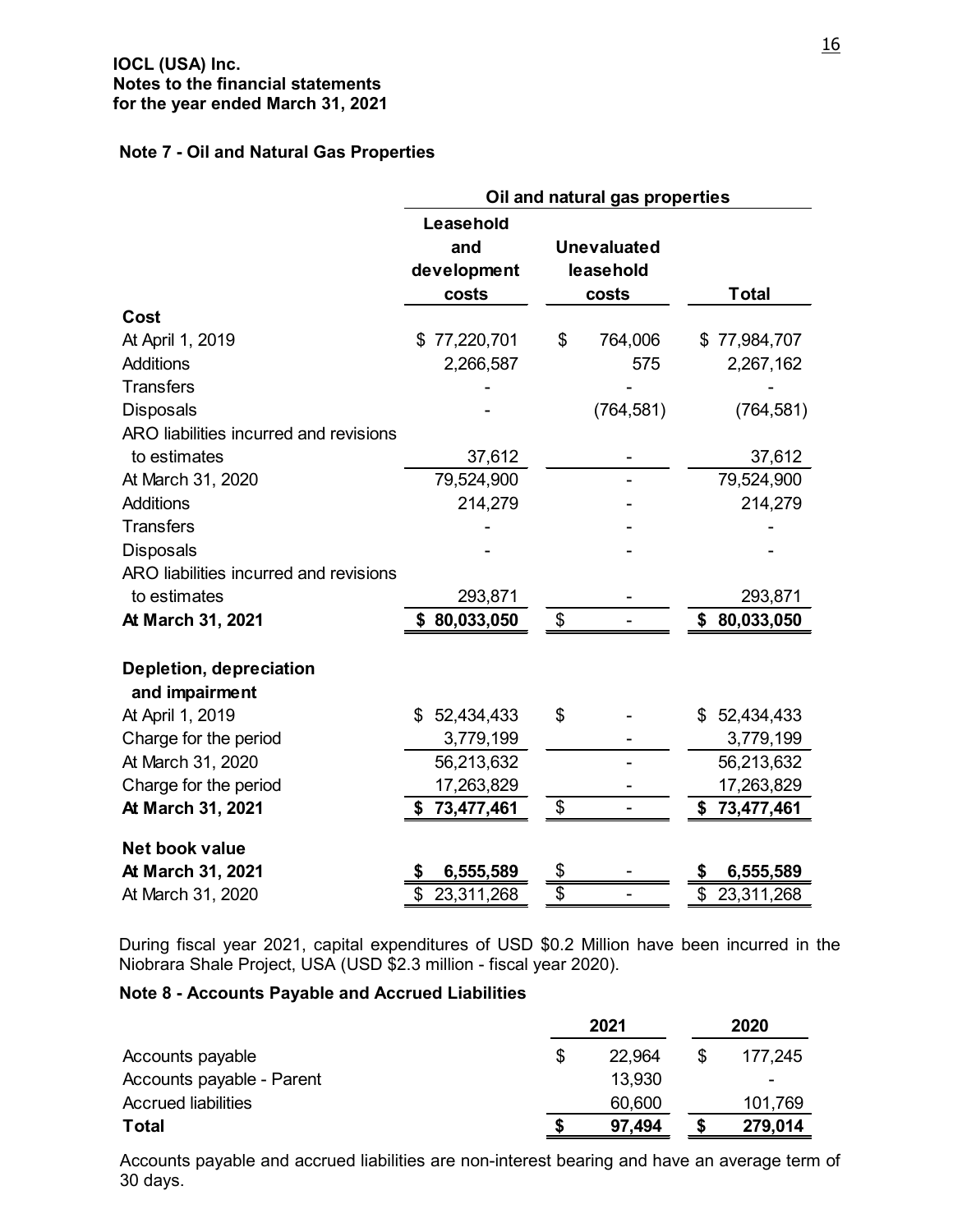#### **Note 9 - Asset Retirement Obligations**

A summary of the changes in the asset retirement obligations for the years ending March 31 are as follows:

|                       | 2021 |         | 2020 |         |
|-----------------------|------|---------|------|---------|
| Beginning of year     | \$   | 554,123 | \$   | 499,878 |
| Liabilities incurred  |      | 8,434   |      | 25,030  |
| Revisions of estimate |      | 285,437 |      | 12,582  |
| Accretion expense     |      | 15,779  |      | 16,633  |
| End of year           |      | 863,773 | æ    | 554,123 |
| <b>Current</b>        | \$   | 233,786 | \$   | 125,670 |
| <b>Non-current</b>    | \$   | 629,987 | \$   | 428,453 |

Asset retirement obligations are estimated at \$60,000 (2020: \$40,000) per well at March 31, 2021. The Company accounts for its share of the abandonment cost confirmed by different operators for wells and facilities. Management expects that the present value of the asset retirement obligation is sufficient to meet the Company's obligations at the end of the useful life of the wells as at March 31, 2021. The asset retirement obligation as at March 31, 2021 is determined by discounting the expected future obligations using a discount rate ranging from 1.94% to 5.50% (2020: 1.94% to 5.50%) and is expected to be incurred in different years based on remaining life of the respective wells. The discount rate used for discounting the expected obligation is subject to review on an annual basis.

#### **Note 10 - Revenue from Contracts with Customers**

Disaggregate revenue information for the years ended March 31 is as follows:

|               | 2021        | 2020        |
|---------------|-------------|-------------|
| Type of goods |             |             |
| Sale of oil   | \$3,182,836 | \$3,817,441 |
| Sale of gas   | 276,731     | 353,008     |
| Sale of NGLs  | 193,951     | 225,679     |
| <b>Total</b>  | \$3,653,518 | \$4,396,128 |

Revenue is recognized at point in time based on when delivery has occurred and control has passed to the purchaser.

|                             | 2021        | 2020        |
|-----------------------------|-------------|-------------|
| <b>Geographical markets</b> |             |             |
| <b>USA</b>                  | \$3,653,518 | \$4,396,128 |
| Other                       |             |             |
| <b>Total</b>                | \$3,653,518 | \$4,396,128 |

#### **Contract balances**

The Company's contract balances represent accounts receivable. See Note 5 "Accounts Receivable".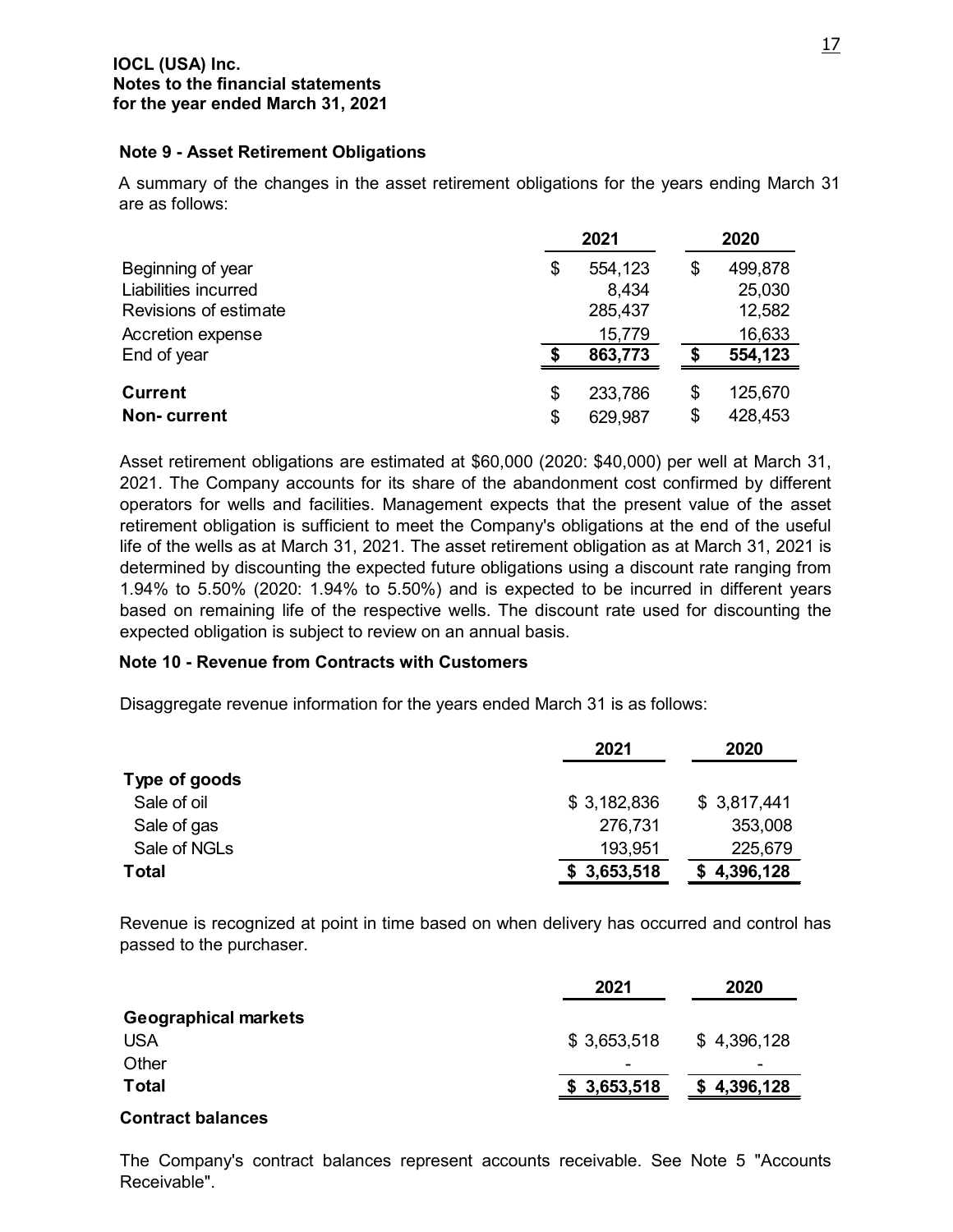#### **IOCL (USA) Inc. Notes to the financial statements for the year ended March 31, 2021**

#### **Note 11 - Lease Operating Expense**

|                                     | 2021          | 2020 |           |  |
|-------------------------------------|---------------|------|-----------|--|
| Staff cost                          | \$<br>256,907 | \$   | 208,161   |  |
| Contract services                   | 42,061        |      | 93,640    |  |
| Chemicals                           | 32,357        |      | 51,748    |  |
| Rental for equipment                | 183,959       |      | 257,943   |  |
| Professional and legal fees         | 24,050        |      | 16,373    |  |
| Electricity / power, fuel and water | 15,763        |      | 14,375    |  |
| Overhead                            | 143,098       |      | 127,921   |  |
| Salt water disposal / hauling       | 64,700        |      | 120,310   |  |
| <b>Pollution control</b>            | 82,222        |      | 70,611    |  |
| Miscellaneous expenses              | 89,118        |      | 211,775   |  |
| Other expenses                      | 86,811        |      | 128,784   |  |
| <b>Total</b>                        | 1,021,046     |      | 1,301,641 |  |

#### **Note 12 - General and Administrative Expense**

|                        | 2021 |         |    | 2020    |  |  |
|------------------------|------|---------|----|---------|--|--|
| Legal services         | \$   | 25,067  | \$ | 21,930  |  |  |
| Accounting fees        |      | 6,717   |    | 20,754  |  |  |
| <b>Audit fees</b>      |      | 43,750  |    | 50,190  |  |  |
| Annual license fee     |      | 21,059  |    | 16,748  |  |  |
| Consulting             |      | 2,447   |    |         |  |  |
| Miscellaneous expenses |      | 74,651  |    | 71,732  |  |  |
| <b>Total</b>           |      | 173,691 |    | 181,354 |  |  |

#### **Note 13 - Income Taxes**

Deferred income taxes reflect the net tax effects of temporary differences between the carrying amounts of assets and liabilities for financial reporting purposes and the amounts used for income tax purposes using a U.S. Federal statutory corporate rate of 21% as of March 31, 2021 and 2020. Significant components of the Company's net deferred tax assets as of March 31, are as follows:

|                                             | 2021                | 2020            |  |  |
|---------------------------------------------|---------------------|-----------------|--|--|
| Differences in depletion, depreciation, and |                     |                 |  |  |
| amortization of property for tax purposes   | 570,887             | $$$ (2,828,512) |  |  |
| Federal net operating loss carryforward     | 8,681,188           | 8,306,830       |  |  |
| State net operating loss carryforward       | 1,512,057           | 1,446,852       |  |  |
| Valuation allowance                         | (10, 764, 132)      | (6,925,170)     |  |  |
| Deferred tax assets, net                    | S<br>$\blacksquare$ | $\blacksquare$  |  |  |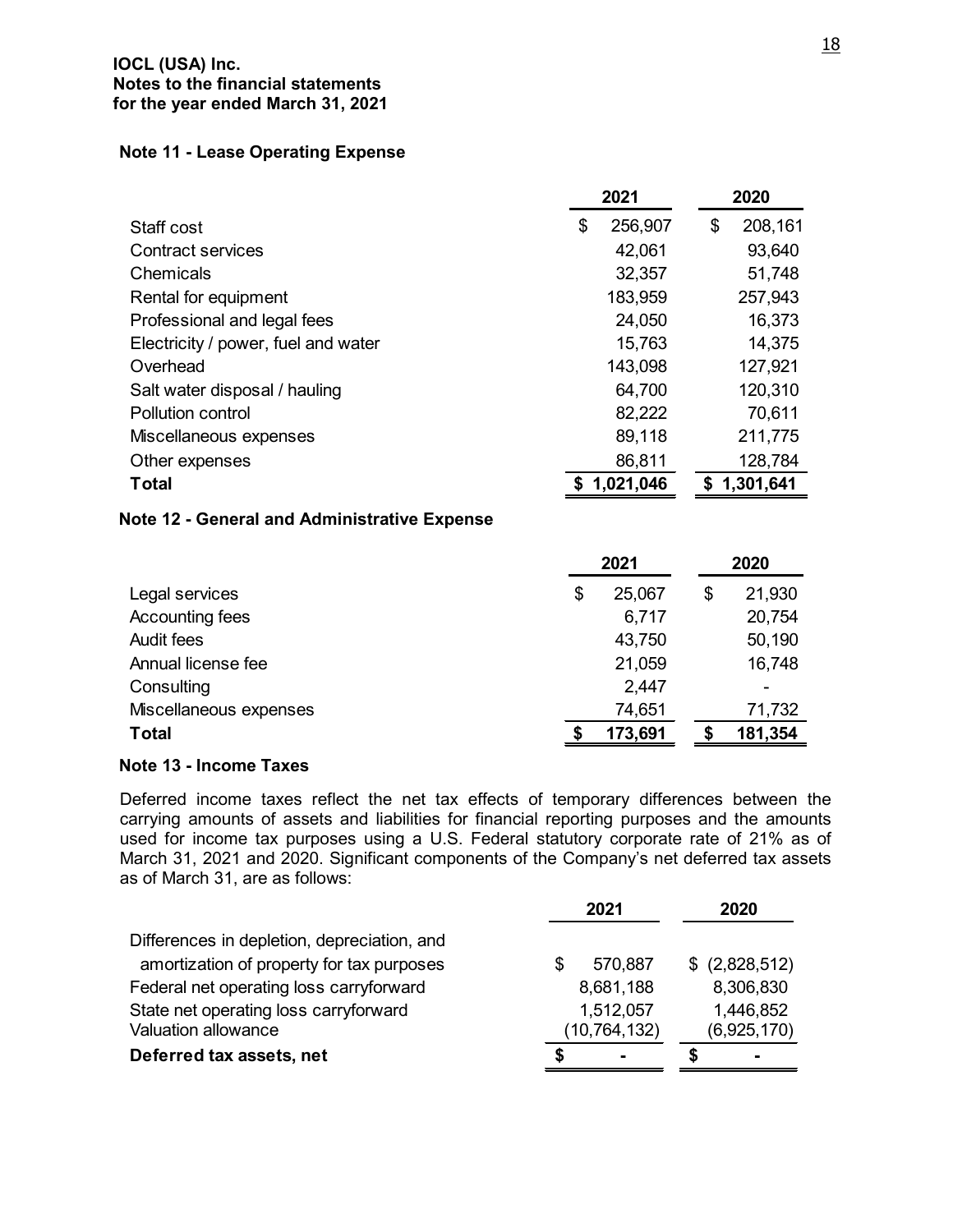#### **IOCL (USA) Inc. Notes to the financial statements for the year ended March 31, 2021**

#### **Note 13 - Income Taxes (Continued)**

The Company had a net operating loss carry forward available at March 31, 2021 that amounts to \$41,338,990 of which \$29,268,364 will begin to expire in 2033 and \$12,070,626 will be carried forward indefinitely. Income tax benefit for the years ended March 31, 2021 and 2020 differ from the amount computed by applying the U.S. federal income tax rate of 21% to pre-tax income, as a result of the following:

|                                                   |    | 2021            | 2020             |
|---------------------------------------------------|----|-----------------|------------------|
| Income tax expense (benefit) at statutory rate    |    | $$$ (3,267,366) | \$<br>(525, 788) |
| State taxes                                       |    | (569, 468)      | (111, 226)       |
| Other                                             |    | (2, 128)        | (112, 791)       |
| <b>Valuation allowance</b>                        |    | 3,838,962       | 749,805          |
| Total tax (benefit) expense                       | \$ |                 | \$               |
| <b>Note 14 - Financial Instruments</b>            |    |                 |                  |
| <b>Financial assets and financial liabilities</b> |    |                 |                  |
|                                                   |    | 2021            | 2020             |
| <b>Financial assets</b>                           |    |                 |                  |
| Accounts receivable (Note 5)                      | \$ | 492,530         | \$<br>479,574    |
| Certificates of deposit (Note 6)                  |    | 4,001,337       | 3,279,631        |
| <b>Total financial assets</b>                     | \$ | 4,493,867       | \$<br>3,759,205  |
| <b>Total current</b>                              | \$ | 4,493,867       | \$<br>3,759,205  |
| <b>Total non-current</b>                          | \$ |                 | \$               |
| At amortized cost                                 |    |                 |                  |
| Accounts payable and accrued liabilities (Note 8) | \$ | 97,494          | \$<br>279,014    |
| <b>Total financial liabilities</b>                | \$ | 97,494          | \$<br>279,014    |
|                                                   |    |                 |                  |
| <b>Total current</b>                              | \$ | 97,494          | \$<br>279,014    |
| <b>Total non-current</b>                          | \$ |                 | \$               |

#### **Note 15 - Fair Value Measurement**

Management of the Company assessed the fair values of accounts receivable, other current financial assets, cash and cash equivalents and accounts payable and accrued liabilities which approximate their carrying amounts largely due to the short-term maturities of these instruments.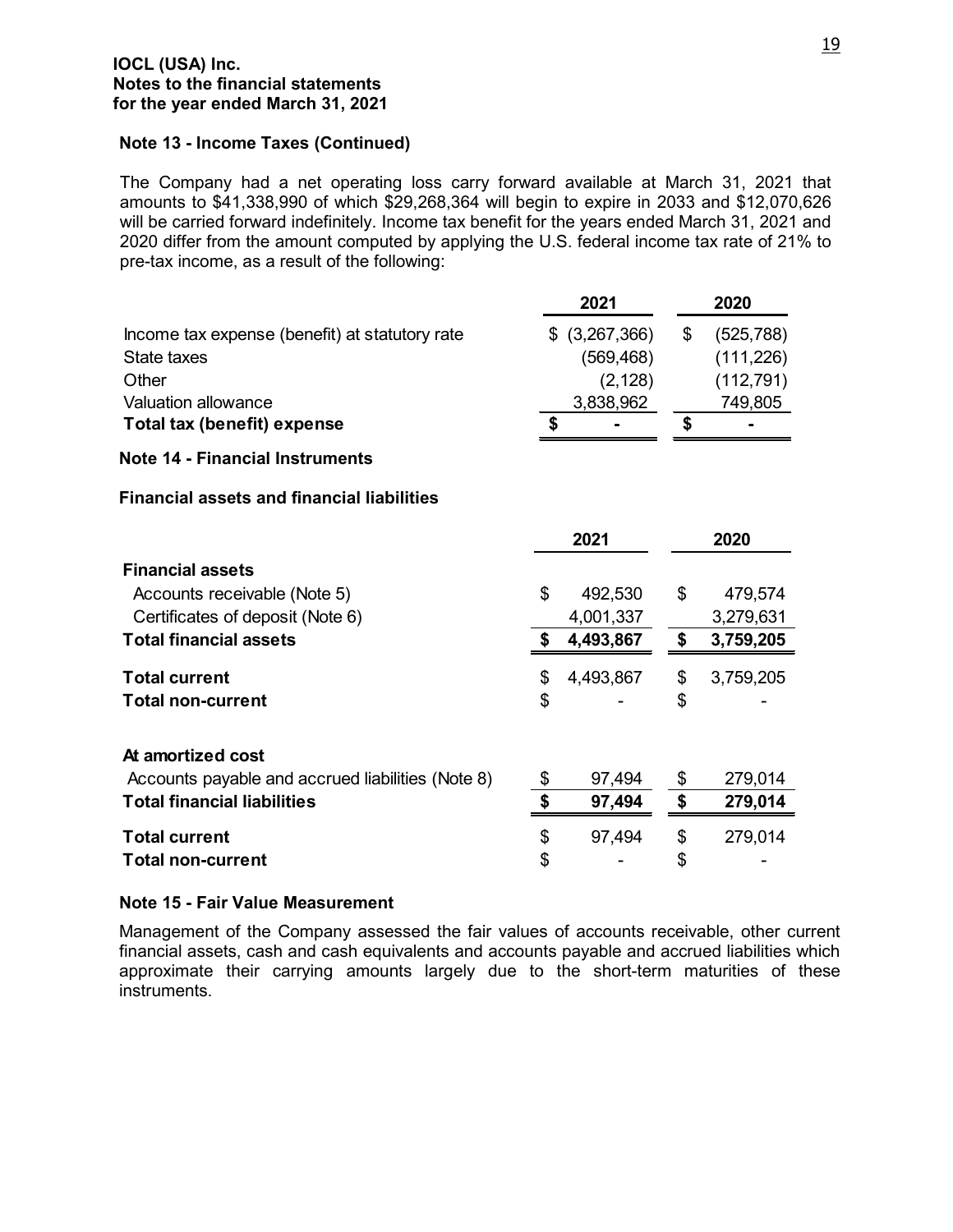#### **Note 15 - Fair Value Measurement (Continued)**

There is a three-level valuation hierarchy for disclosure of fair value measurements. The valuation hierarchy categorizes assets and liabilities measured at fair value into one of three different levels depending on the observability of the inputs employed in the measurement. The three levels are defined as follows:

- Level 1 inputs include observable inputs such as quoted prices in active markets at the measurement date for identical, unrestricted assets or liabilities.
- Level 2 inputs include inputs that are observable directly or indirectly such as quoted prices in markets that are not active, or inputs which are observable, either directly or indirectly, for substantially the full term of the asset or liability.
- Level 3 inputs include unobservable inputs for which there is little or no market data and which the Company makes its own assumptions about how market participants would price the assets and liabilities.

A financial instrument's categorization within the valuation hierarchy is based upon the lowest level of input that is significant to the fair value measurement. The Company's assessment of the significance of a particular input to the fair value measurement in its entirety requires judgment and considers factors specific to the asset or liability.

The initial measurement of asset retirement obligations at fair value is calculated using discounted cash flow techniques and based on internal estimates of future retirement costs associated with property, plant and equipment.

Significant Level 3 inputs used in the calculation of asset retirement obligations include plugging costs, reserve lives, credit adjusted discount rates and inflation rates. A reconciliation of the Company's asset retirement obligations is presented in Note 9 – Asset Retirement Obligations.

Significant Level 3 inputs associated with the calculation of discounted cash flows used in the impairment analysis include the Company's estimate of future crude oil, natural gas, and NGLs prices, production costs, development expenditures, anticipated production of proved reserves, appropriate risk-adjusted discount rates and other relevant data (see Note – 2.2 Summary of Significant Accounting Policies under the caption "Oil and natural gas properties").

#### **Note 16 - Financial Risk Management**

#### **Financial instruments, risk management objectives and policies**

The Company's principal financial liabilities comprise accounts payable and accrued liabilities. The main purpose of these financial liabilities is to finance the Company's operations. The Company's principal financial assets include accounts receivable, certificates of deposit and cash and cash equivalents that are derived directly from its operations.

The Company is exposed to market risk, credit risk and liquidity risk.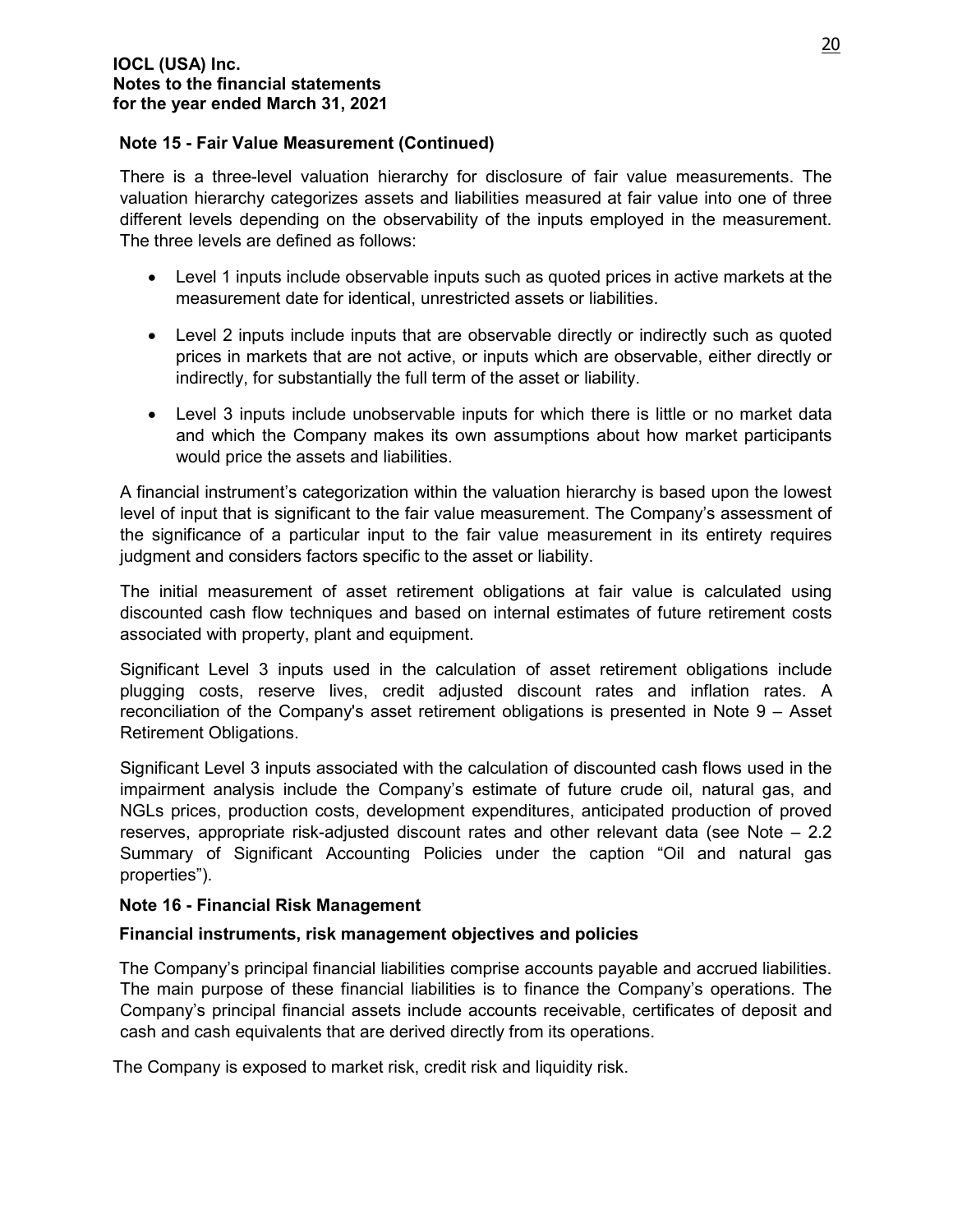#### **Note 16 - Financial Risk Management (Continued)**

#### **Risk management framework**

The Company's Board of Directors has overall responsibility for the establishment and oversight of the Company's risk management framework. Review of proposed investments and compliance with target asset allocations is monitored by the Board of Directors on a regular basis.

#### **Market risk**

Market risk is the risk that the fair value or future cash flows of a financial instrument will fluctuate because of changes in market prices. Market risk comprises three types of risk: interest rate risk, currency risk and commodity price risk. Financial instruments affected by market risk include cash and cash equivalents and certificates of deposit.

The Company's strategy for the management of market risk is driven by the Company's investment objective of making investments in income generating assets in target markets. Market risks are monitored regularly by the Board of Directors in accordance with the policies and procedures in place.

The Company is not exposed to currency risk since all operating activities are denominated in U.S. \$ and not exposed to interest rate risk since there are no outstanding obligations with variable interest rates.

#### **Commodity price risk**

The Company is exposed to commodity price risks related to oil, natural gas and NGLs. Per risk management policies, the Parent undertakes commodity hedging strategies to mitigate the risk within approved limits.

#### **Credit risk**

Credit risk is the risk that a counterparty to a financial instrument will fail to discharge an obligation or commitment that it has entered into with the Company, resulting in a financial loss to the Company. It arises principally from cash and cash equivalents and accounts receivable.

The maximum exposure to credit risk is represented by the carrying amount of each financial asset in the balance sheet.

#### **Risk Management**

The Company maintains its cash with financial institutions it believes have a high credit quality. The Company at times maintains bank deposits in excess of federally-insured limits. The possibility of a loss exists if the bank holding excess deposits was to fail. All of the Company's accounts receivable are from its operators of the Company's oil, natural gas, and NGL properties resulting from oil and natural gas sales. To mitigate this credit risk, the Company closely monitors the payment history and credit worthiness of its operators.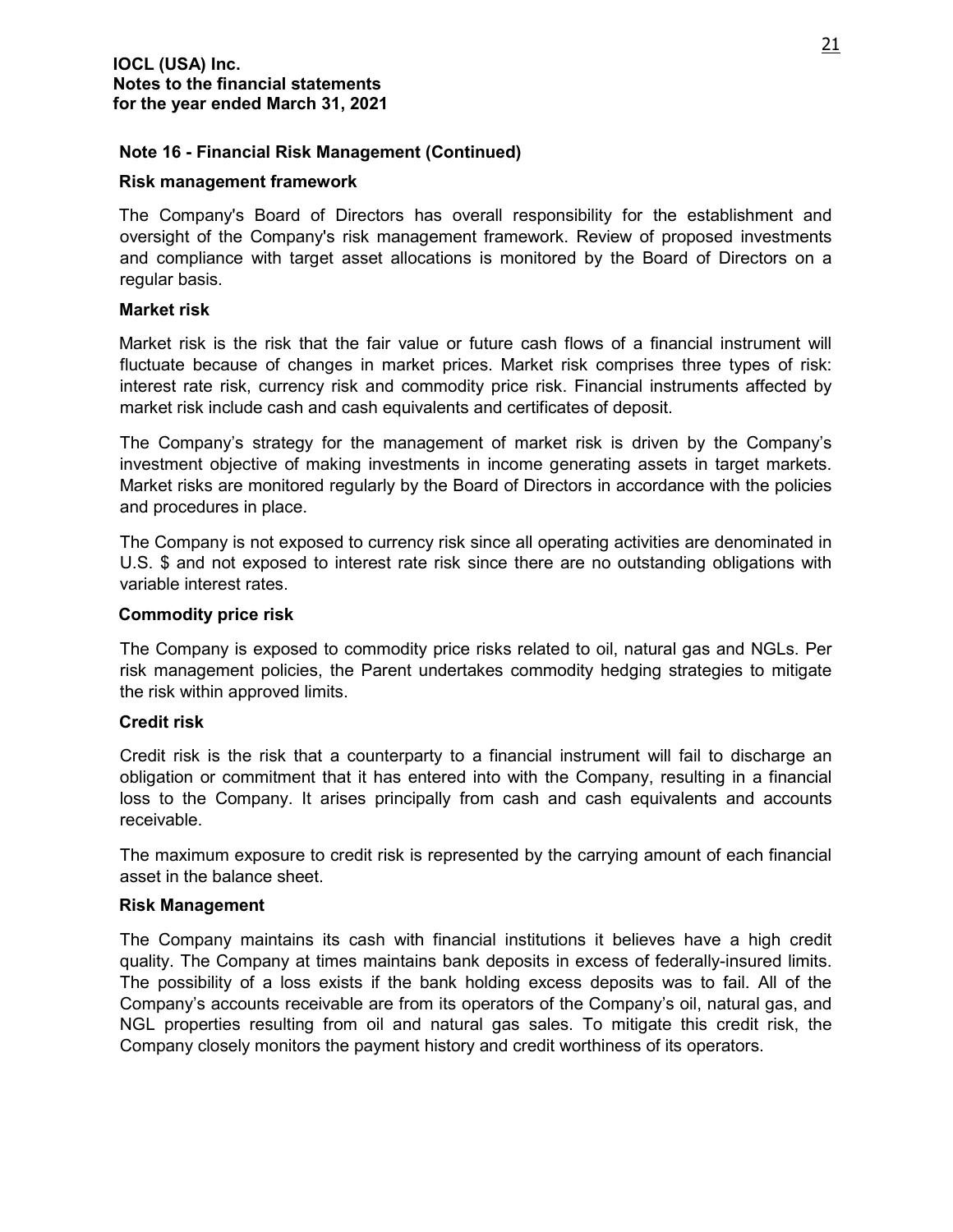#### **Note 16 - Financial Risk Management (continued)**

#### **Impairment of financial assets**

The Company has applied the simplified approach which requires expected lifetime credit losses to be recognized from initial recognition of the accounts receivable. In calculating the expected credit loss rates, the Company considers historical loss rates and adjusts for forward-looking macroeconomic data.

As of March 31, 2021 and 2020, the Company has insignificant credit risk exposure in relation to accounts receivable.

#### **Financial assets that are neither past due nor impaired**

Cash and bank balances that are neither past due nor impaired are mainly deposits with banks with high credit- ratings assigned by international credit-rating agencies.

#### **Liquidity risk**

Liquidity risk is the risk that the Company will encounter difficulty in meeting its commitments associated with financial liabilities. Liquidity risk may emanate from inability to sell a financial asset quickly at an amount close to its fair value. The Company monitors its liquidity risk and maintains adequate financing to fund its obligations when they come due and to mitigate the effects of fluctuations in cash flows.

#### **Contractual maturity for financial liabilities**

The table below analyses the maturity profile of the financial liabilities of the Company based on contractual undiscounted cash flows:

|                                                                                  | <b>Contractual cash flows</b> |         |       |         |                                 |         |                                  |  |
|----------------------------------------------------------------------------------|-------------------------------|---------|-------|---------|---------------------------------|---------|----------------------------------|--|
|                                                                                  | Carrying<br>value             |         | Total |         | <b>Between 1</b><br>to 3 months |         | <b>Between 3</b><br>to 12 months |  |
| At March 31, 2021<br>Accounts payable and<br>accrued liabilities (Note 8)        | S                             | 97,494  | S     | 97,494  | S.                              | 97,494  |                                  |  |
| <b>At March 31, 2020</b><br>Accounts payable and<br>accrued liabilities (Note 8) |                               | 279,014 | S     | 279,014 | S                               | 279,014 | S                                |  |

#### **Note 17 - Capital Management**

The primary objective of the Company is to ensure that it maintains a strong credit rating and healthy capital ratios in order to support its business and maximize stockholder value.

The Company manages its capital structure and makes adjustments in light of changes in economic conditions and its financial requirements. To maintain or adjust the capital structure, the Company may adjust the dividend payment to stockholders, return capital to stockholders or issue new shares.

For the purpose of the Company's capital management, capital includes issued capital and all other equity reserves attributable to the equity holders.